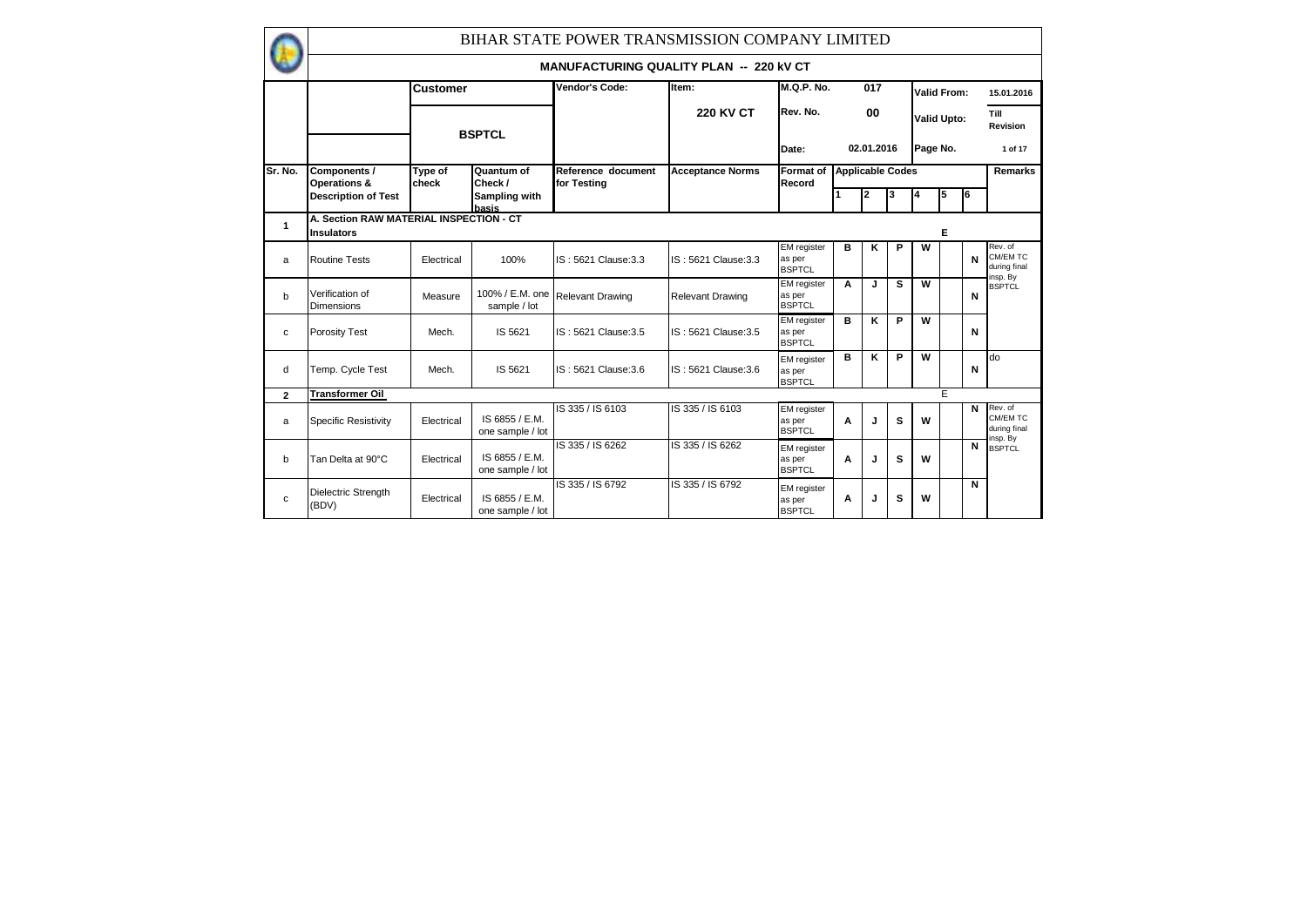|              |                                                 |                  |                                         | BIHAR STATE POWER TRANSMISSION COMPANY LIMITED         |                                    |                                               |                         |            |   |                    |   |        |                         |
|--------------|-------------------------------------------------|------------------|-----------------------------------------|--------------------------------------------------------|------------------------------------|-----------------------------------------------|-------------------------|------------|---|--------------------|---|--------|-------------------------|
|              |                                                 |                  |                                         | <b>MANUFACTURING QUALITY PLAN -- 220 KV CT</b>         |                                    |                                               |                         |            |   |                    |   |        |                         |
|              |                                                 | <b>Customer</b>  |                                         | Vendor's Code:                                         | Item:                              | <b>M.Q.P. No.</b>                             |                         | 017        |   | Valid From:        |   |        | 15.01.2016              |
|              |                                                 |                  | <b>BSPTCL</b>                           |                                                        | <b>220 KV CT</b>                   | Rev. No.                                      |                         | 00         |   | <b>Valid Upto:</b> |   |        | Till<br><b>Revision</b> |
|              |                                                 |                  |                                         |                                                        |                                    | Date:                                         |                         | 02.01.2016 |   | Page No.           |   |        | 1 of 17                 |
| Sr. No.      | Components /<br>Operations &                    | Type of<br>check | Quantum of<br>Check /                   | Reference document<br>for Testing                      | <b>Acceptance Norms</b>            | <b>Format of</b><br>Record                    | <b>Applicable Codes</b> |            |   |                    |   |        | Remarks                 |
|              | <b>Description of Test</b>                      |                  | Sampling with<br>basis                  |                                                        |                                    |                                               |                         | 2          | 3 | 4                  | 5 | l6     |                         |
| d            | Specific Resistance at<br>29 °C & 90 °C         | Electrical       | IS 6855 / E.M.<br>one sample / lot      | As per IS: 335 / IS: 6103                              | As per IS: 335 / IS: 6103          | <b>EM</b> register<br>as per<br><b>BSPTCL</b> | в                       | ĸ          | P | W                  |   | $N$ do |                         |
| e            | Density@ 29.5°C, Min.                           | Electrical       | IS 6855 / E.M.<br>one sample / lot 1990 | As per IS: 1448 (P-16)- As per IS: 1448 (P-16)- as per | 1990                               | EM register<br><b>BSPTCL</b>                  | в                       | K          | P | W                  |   | N      | do                      |
| $\mathsf{f}$ | <b>Kinematic Viscosity</b>                      | Electrical       | IS 6855 / E.M.<br>one sample / lot 1976 | As per IS: 1448 (P-25)- As per IS: 1448 (P-25)- as per | 1976                               | <b>EM</b> reaister<br><b>BSPTCL</b>           | в                       | ĸ          | P | W                  |   | $N$ do |                         |
| g            | Flash<br>Point PMCC.<br>Min.                    | Electrical       | IS 6855 / E.M.<br>one sample / lot 1992 | As per IS: 1448 (P-21)- As per IS: 1448 (P-21)- as per | 1992                               | <b>EM</b> register<br><b>BSPTCL</b>           | в                       | ĸ          | P | W                  |   | $N$ do |                         |
| h            | Pour Point, Max.                                | Electrical       | IS 6855 / E.M.<br>one sample / lot 1970 | As per IS: 1448 (P-10)-                                | As per IS: 1448 (P-10)<br>/IS:1970 | <b>EM</b> register<br>as per<br><b>BSPTCL</b> | B                       | K          | P | w                  |   | N      | <b>do</b>               |
| j            | <b>Neutralization Value</b>                     | Electrical       | IS 6855                                 | As per IS: 1448 (P-2)-<br>1967                         | As per IS: 1448 (P-2)-<br>1967     | <b>EM</b> register<br>as per<br><b>BSPTCL</b> | в                       | K          | P | W                  |   | N      | do                      |
| j            | Water Content, Max.                             | Electrical       | IS 6855                                 | As per IS: 13567-1992                                  | As per IS: 13567-1992              | <b>EM</b> register<br>as per<br><b>BSPTCL</b> | B                       | ĸ          | P | W                  |   | N      | <b>do</b>               |
| $\mathsf k$  | Presence of oxidation<br>inhibitor, % by weight | Electrical       | IS 6855                                 | As per IS: 13631-1992                                  | As per IS: 13631-1992              | <b>EM</b> register<br>as per<br><b>BSPTCL</b> | B                       | K          | P | W                  |   | N      | do                      |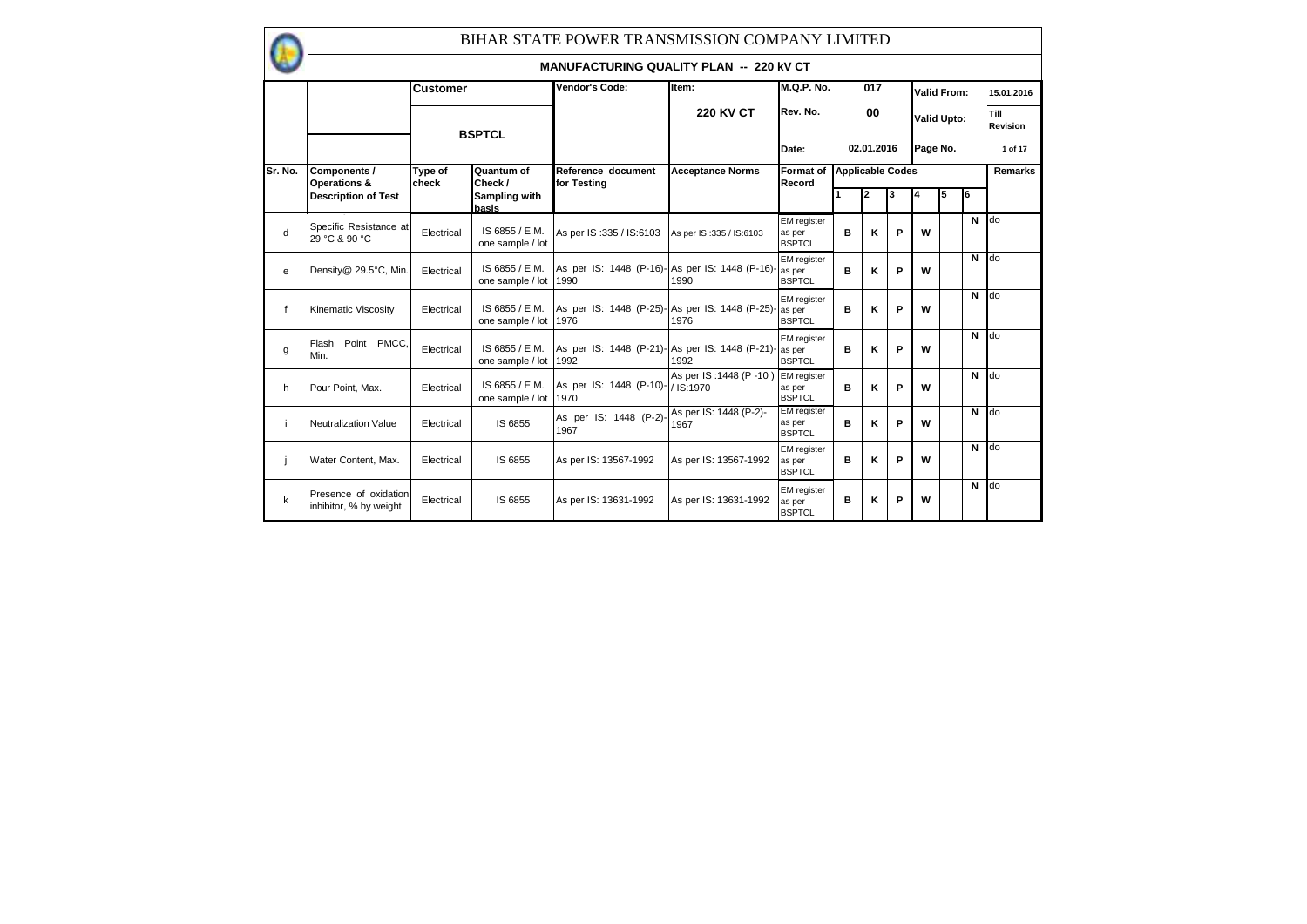|         |                                                               |                  |                          | BIHAR STATE POWER TRANSMISSION COMPANY LIMITED |                                                      |                                               |                         |            |   |          |                    |    |                                                 |
|---------|---------------------------------------------------------------|------------------|--------------------------|------------------------------------------------|------------------------------------------------------|-----------------------------------------------|-------------------------|------------|---|----------|--------------------|----|-------------------------------------------------|
|         |                                                               |                  |                          | <b>MANUFACTURING QUALITY PLAN -- 220 KV CT</b> |                                                      |                                               |                         |            |   |          |                    |    |                                                 |
|         |                                                               | Customer         |                          | Vendor's Code:                                 | Item:                                                | M.Q.P. No.                                    |                         | 017        |   |          | Valid From:        |    | 15.01.2016                                      |
|         |                                                               |                  | <b>BSPTCL</b>            |                                                | <b>220 KV CT</b>                                     | Rev. No.                                      |                         | 00         |   |          | <b>Valid Upto:</b> |    | Till<br>Revision                                |
|         |                                                               |                  |                          |                                                |                                                      | Date:                                         |                         | 02.01.2016 |   | Page No. |                    |    | 1 of 17                                         |
| Sr. No. | Components /<br>Operations &                                  | Type of<br>check | Quantum of<br>Check /    | Reference document<br>for Testing              | <b>Acceptance Norms</b>                              | Format of<br>Record                           | <b>Applicable Codes</b> |            |   |          |                    |    | Remarks                                         |
|         | <b>Description of Test</b>                                    |                  | Sampling with<br>hasis   |                                                |                                                      |                                               |                         | 2          | 3 | 4        | 5                  | l6 |                                                 |
| 3       | A. Section RAW MATERIAL INSPECTION - CT<br><b>Copper Wire</b> |                  |                          |                                                |                                                      |                                               |                         |            |   |          | E                  |    |                                                 |
| a       | Dimension                                                     | Measure          | 01sample/size<br>per lot | IS 13730-2                                     | IS 13730-2                                           | EM register<br>as per<br><b>BSPTCL</b>        | A                       | J          | s | W        |                    | N  | Rev. of<br>CM/EM TC<br>during final<br>insp. By |
| b       | <b>Mechanical Properties</b>                                  | Mechanical       | 01sample/size<br>per lot | IS 13730-3                                     | IS 13730-3                                           | <b>EM</b> register<br>as per<br><b>BSPTCL</b> | B                       | ĸ          | P | W        |                    | N  | <b>BSPTCL</b>                                   |
| c       | <b>Thermal Properties</b>                                     | Thermal          | 01sample/size<br>per lot | IS 13730-6                                     | IS 13730-6                                           | EM register<br>as per<br><b>BSPTCL</b>        | B                       | κ          | P | W        |                    | N  |                                                 |
| d       | <b>Chemical Properties</b>                                    | Chemical         | 01sample/size<br>per lot | IS 13730-4                                     | IS 13730-4                                           | EM register<br>as per<br><b>BSPTCL</b>        | B                       | ĸ          | P | W        |                    | N  | do                                              |
| е       | <b>Electrical Properties</b>                                  | Electrical       | 01sample/size<br>per lot | IS 13730-5                                     | IS 13730-5                                           | <b>EM</b> register<br>as per<br><b>BSPTCL</b> | B                       | κ          | P | W        |                    | N  | do                                              |
| 4       | <b>Cotton Covered Copper Rope</b>                             |                  |                          |                                                |                                                      |                                               |                         |            |   |          | E                  |    |                                                 |
| a       | Visual                                                        | Visual           | 5 % Random               | <b>EM SPECIFICATIONS</b>                       | Covering to be uniform<br>with sufficient insulation | <b>EM</b> register<br>as per<br><b>BSPTCL</b> | в                       | κ          | P | W        |                    | N  | Rev. of<br>CM/EM TC<br>during final<br>nsp. By  |
| b       | <b>Cross Section</b>                                          | Measure          | 01sample per lot         | <b>EM SPECIFICATIONS</b>                       | No.of strands X cross<br>section of each strand      | EM register<br>as per<br><b>BSPTCL</b>        | B                       | κ          | P | W        |                    | N  | <b>BSPTCL</b>                                   |
| c       | Resistance                                                    | Electrical       | DO                       | <b>EM SPECIFICATIONS</b>                       | IS-8130                                              | EM register<br>as per<br><b>BSPTCL</b>        | B                       | ĸ          | P | W        |                    | N  |                                                 |
| d       | Purity of Copper                                              | Chemical         | DO                       | <b>EM SPECIFICATIONS</b>                       | Min. 99.90 %                                         | <b>EM</b> register<br>as per<br><b>BSPTCL</b> | в                       | ĸ          | P | W        |                    | N  | do                                              |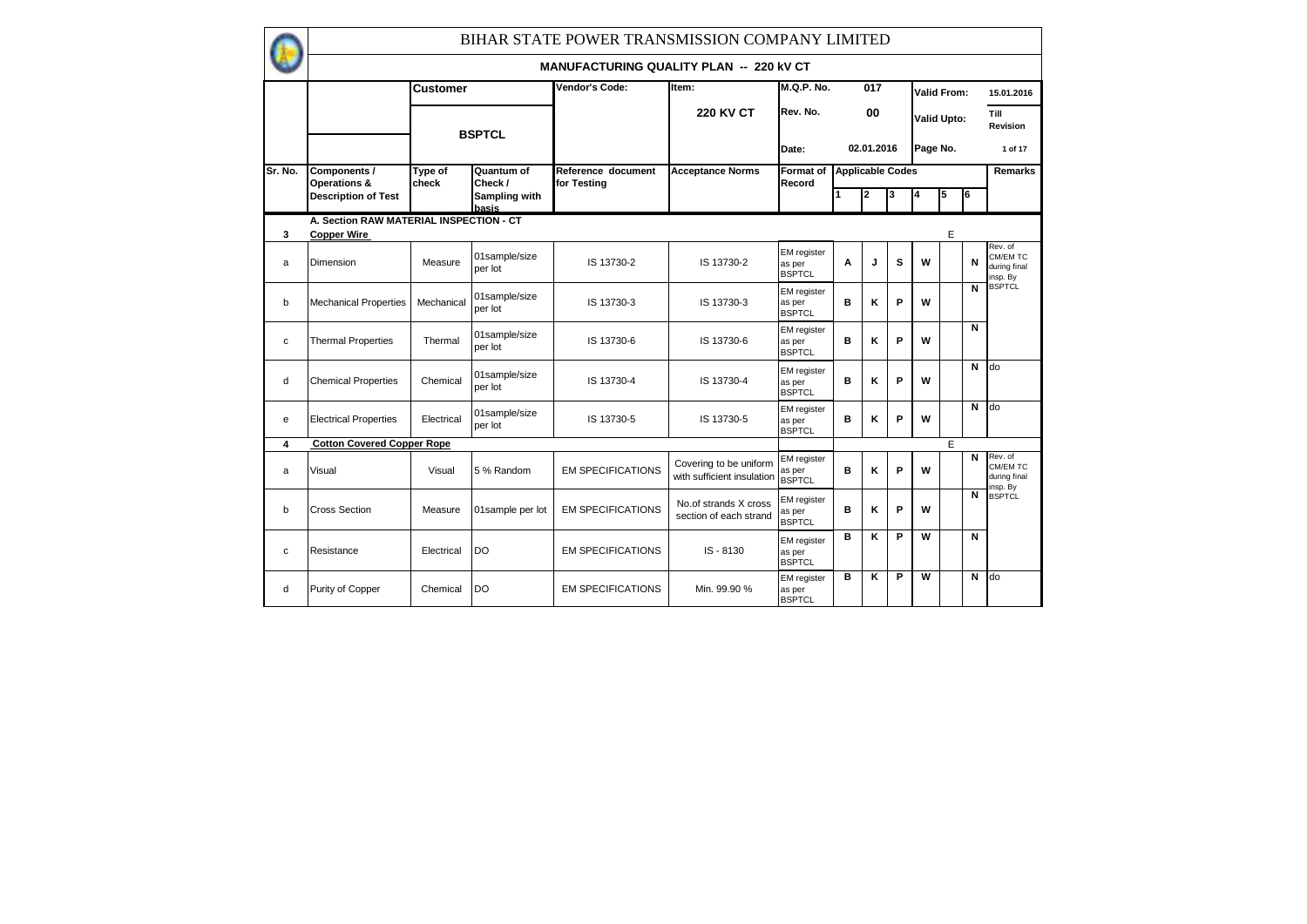|             |                                  |                  |                                | BIHAR STATE POWER TRANSMISSION COMPANY LIMITED |                         |                                               |                         |            |   |          |                    |    |                                                 |
|-------------|----------------------------------|------------------|--------------------------------|------------------------------------------------|-------------------------|-----------------------------------------------|-------------------------|------------|---|----------|--------------------|----|-------------------------------------------------|
|             |                                  |                  |                                | <b>MANUFACTURING QUALITY PLAN -- 220 KV CT</b> |                         |                                               |                         |            |   |          |                    |    |                                                 |
|             |                                  | <b>Customer</b>  |                                | Vendor's Code:                                 | Item:                   | <b>M.Q.P. No.</b>                             |                         | 017        |   |          | Valid From:        |    | 15.01.2016                                      |
|             |                                  |                  | <b>BSPTCL</b>                  |                                                | <b>220 KV CT</b>        | Rev. No.                                      |                         | 00         |   |          | <b>Valid Upto:</b> |    | Till<br>Revision                                |
|             |                                  |                  |                                |                                                |                         | Date:                                         |                         | 02.01.2016 |   | Page No. |                    |    | 1 of 17                                         |
| Sr. No.     | Components /<br>Operations &     | Type of<br>check | Quantum of<br>Check /          | Reference document<br>for Testina              | <b>Acceptance Norms</b> | Format of<br>Record                           | <b>Applicable Codes</b> |            |   |          |                    |    | Remarks                                         |
|             | <b>Description of Test</b>       |                  | Sampling with<br>basis         |                                                |                         |                                               |                         | 2          | 3 | 4        | 5                  | I6 |                                                 |
| 5           | <b>Insulation Crepe Paper</b>    |                  |                                |                                                |                         |                                               |                         |            |   |          | E                  |    |                                                 |
| a           | <b>Thickness</b>                 | Measure          | One sample per<br>size per lot | <b>EM SPECIFICATIONS</b>                       | IS 9335 - 3-3           | <b>EM</b> register<br>as per<br><b>BSPTCL</b> | A                       | J          | s | W        |                    | N  | Rev. of<br>CM/EM TC<br>during final<br>insp. By |
| b           | Hillcount                        | Measure          | One sample per<br>size per lot | <b>EM SPECIFICATIONS</b>                       | IS 9335 - 3-3           | <b>EM</b> register<br>as per<br><b>BSPTCL</b> | в                       | ĸ          | P | W        |                    | N  | <b>BSPTCL</b>                                   |
| c           | Substance                        | Measure          | One sample per<br>size per lot | <b>EM SPECIFICATIONS</b>                       | IS 9335 - 3-3           | <b>EM</b> register<br>as per<br><b>BSPTCL</b> | B                       | ĸ          | P | W        |                    | N  |                                                 |
| d           | Elongation at break<br><b>MD</b> | Mechanical       | One sample per<br>size per lot | <b>EM SPECIFICATIONS</b>                       | IS 9335-3-3             | EM register<br>as per<br><b>BSPTCL</b>        | в                       | K          | P | W        |                    | N  | do                                              |
| e           | Ash Content                      | Mechanical       | One sample per<br>size per lot | <b>EM SPECIFICATIONS</b>                       | IS 9335-3-3             | EM register<br>as per<br><b>BSPTCL</b>        | B                       | ĸ          | P | W        |                    | N  | do                                              |
|             | <b>Insulation Crepe Paper</b>    |                  |                                |                                                |                         |                                               |                         |            |   |          | E                  |    |                                                 |
| $\mathbf f$ | Moisture Content                 | Mechanical       | One sample per<br>size per lot | <b>EM SPECIFICATIONS</b>                       | IS 9335-3-3             | EM register<br>as per<br><b>BSPTCL</b>        | в                       | ĸ          | P | W        |                    | N  |                                                 |
| g           | PH Value                         | Chemical         | One sample per<br>size per lot | <b>EM SPECIFICATIONS</b>                       | IS 9335-3-3             | <b>EM</b> register<br>as per<br><b>BSPTCL</b> | B                       | K          | P | W        |                    | N  |                                                 |
| h           | Conductivity                     | Electrical       | One sample per<br>size per lot | <b>EM SPECIFICATIONS</b>                       | IS 9335-3-3             | EM register<br>as per<br><b>BSPTCL</b>        | B                       | ĸ          | P | W        |                    | N  | do                                              |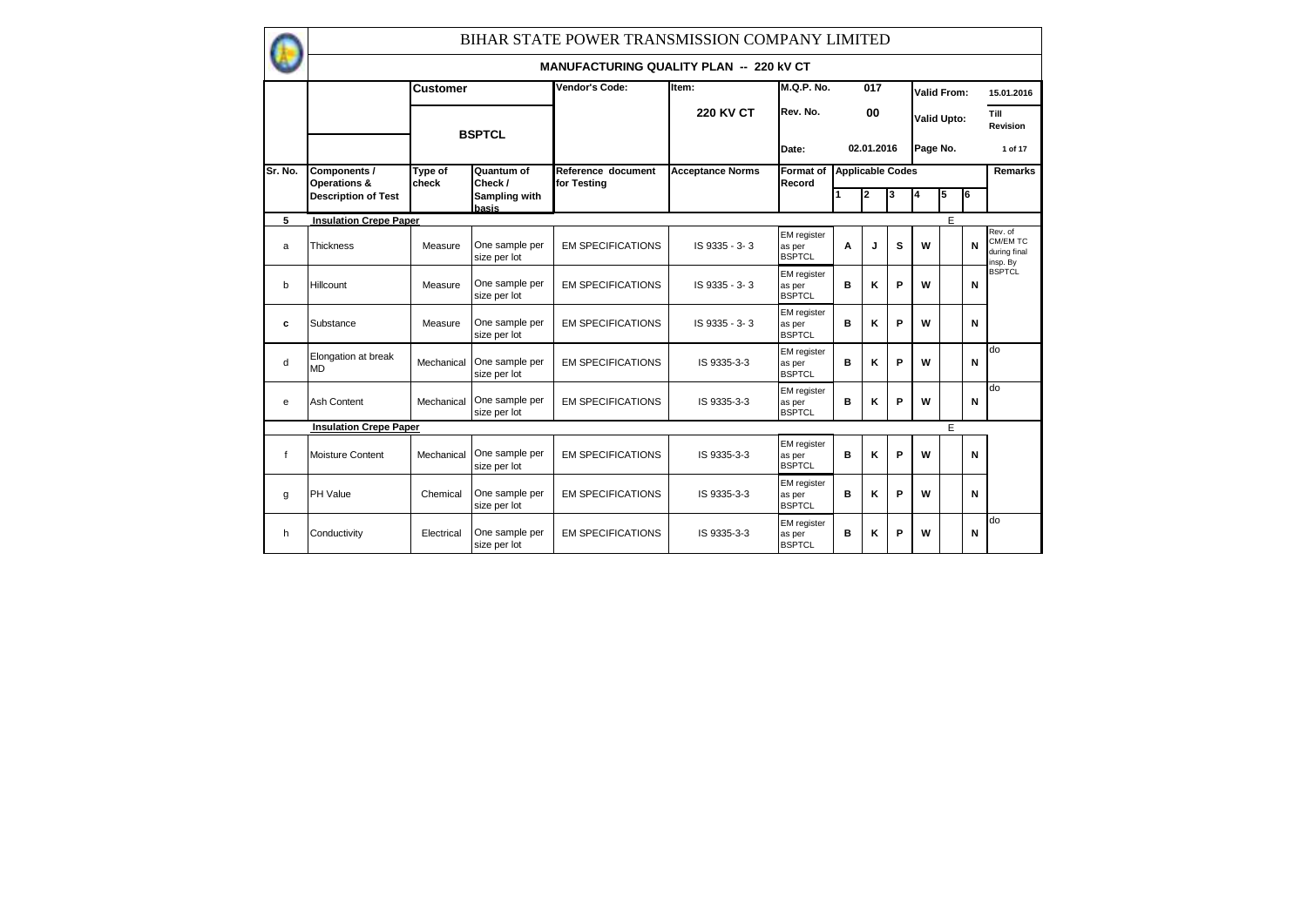|                |                                                |                  |                                | BIHAR STATE POWER TRANSMISSION COMPANY LIMITED |                         |                                               |   |                         |   |          |                    |   |                                                 |
|----------------|------------------------------------------------|------------------|--------------------------------|------------------------------------------------|-------------------------|-----------------------------------------------|---|-------------------------|---|----------|--------------------|---|-------------------------------------------------|
|                |                                                |                  |                                | <b>MANUFACTURING QUALITY PLAN -- 220 KV CT</b> |                         |                                               |   |                         |   |          |                    |   |                                                 |
|                |                                                | <b>Customer</b>  |                                | Vendor's Code:                                 | Item:                   | <b>M.Q.P. No.</b>                             |   | 017                     |   |          | <b>Valid From:</b> |   | 15.01.2016                                      |
|                |                                                |                  | <b>BSPTCL</b>                  |                                                | <b>220 KV CT</b>        | Rev. No.                                      |   | 00                      |   |          | <b>Valid Upto:</b> |   | Till<br>Revision                                |
|                |                                                |                  |                                |                                                |                         | Date:                                         |   | 02.01.2016              |   | Page No. |                    |   | 1 of 17                                         |
| Sr. No.        | Components /<br>Operations &                   | Type of<br>check | Quantum of<br>Check /          | Reference document<br>for Testing              | <b>Acceptance Norms</b> | Format of<br>Record                           |   | <b>Applicable Codes</b> |   |          |                    |   | Remarks                                         |
|                | <b>Description of Test</b>                     |                  | Sampling with<br>basis         |                                                |                         |                                               |   | 2                       | 3 | l4       | 5                  | 6 |                                                 |
| j.             | <b>Tensile Strength</b>                        | Mechanical       | One sample per<br>size per lot | <b>EM SPECIFICATIONS</b>                       | IS 9335-3-3             | <b>EM</b> register<br>as per<br><b>BSPTCL</b> | в | Κ                       | P | w        |                    | N | do                                              |
| j.             | Visual                                         | Visual           | 5 % Per Lot                    | <b>EM SPECIFICATIONS</b>                       | Free from Damage        | <b>EM</b> register<br>as per<br><b>BSPTCL</b> | B | Κ                       | P | W        |                    | N | do                                              |
| k              | Dimension                                      | Measure          | One sample per<br>size per lot | <b>EM SPECIFICATIONS</b>                       | As per P.O.             | <b>EM</b> register<br>as per<br><b>BSPTCL</b> | B | Κ                       | P | W        |                    | N | do                                              |
| 6              | Insulating Semi conducting Crepe Paper (Black) |                  |                                |                                                |                         |                                               |   |                         |   |          | E                  |   |                                                 |
| a              | Visual                                         | Visual           | 01 sample/ lot                 | <b>EM SPECIFICATIONS</b>                       | Free from Damage        | <b>EM</b> register<br>as per<br><b>BSPTCL</b> | B | Κ                       | P | W        |                    | N | Rev. of<br>CM/EM TC<br>during final<br>insp. By |
| b              | Dimension                                      | Measure          | 01 sample/ lot                 | <b>EM SPECIFICATIONS</b>                       | 0.45 mm to 0.55 mm      | <b>EM</b> register<br>as per<br><b>BSPTCL</b> | в | Κ                       | P | W        |                    | N | <b>BSPTCL</b>                                   |
| $\mathbf c$    | <b>Tensile Strength</b>                        | Mechanical       | 01 sample/ lot                 | <b>EM SPECIFICATIONS</b>                       | 12 lb Min.              | <b>EM</b> register<br>as per<br><b>BSPTCL</b> | в | Κ                       | P | W        |                    | N |                                                 |
| d              | Elongation                                     | Mechanical       | 01 sample/ lot                 | <b>EM SPECIFICATIONS</b>                       | 50 % Min.               | <b>EM</b> register<br>as per<br><b>BSPTCL</b> | B | Κ                       | P | W        |                    | N | do                                              |
| $\overline{7}$ | <b>Insulating Aluminum Crepe Paper</b>         |                  |                                |                                                |                         |                                               |   |                         |   |          | Е                  |   |                                                 |
| a              | Visual                                         | Visual           | 01 sample/ lot                 | <b>EM SPECIFICATIONS</b>                       | No sign of Oxidation    | <b>EM</b> register<br>as per<br><b>BSPTCL</b> | B | Κ                       | P | W        |                    | N |                                                 |
| b              | <b>Thickness</b>                               | Measure          | 01 sample/ lot                 | <b>EM SPECIFICATIONS</b>                       | 0.38mm±10 %             | <b>EM</b> register<br>as per<br><b>BSPTCL</b> | в | κ                       | P | W        |                    | N |                                                 |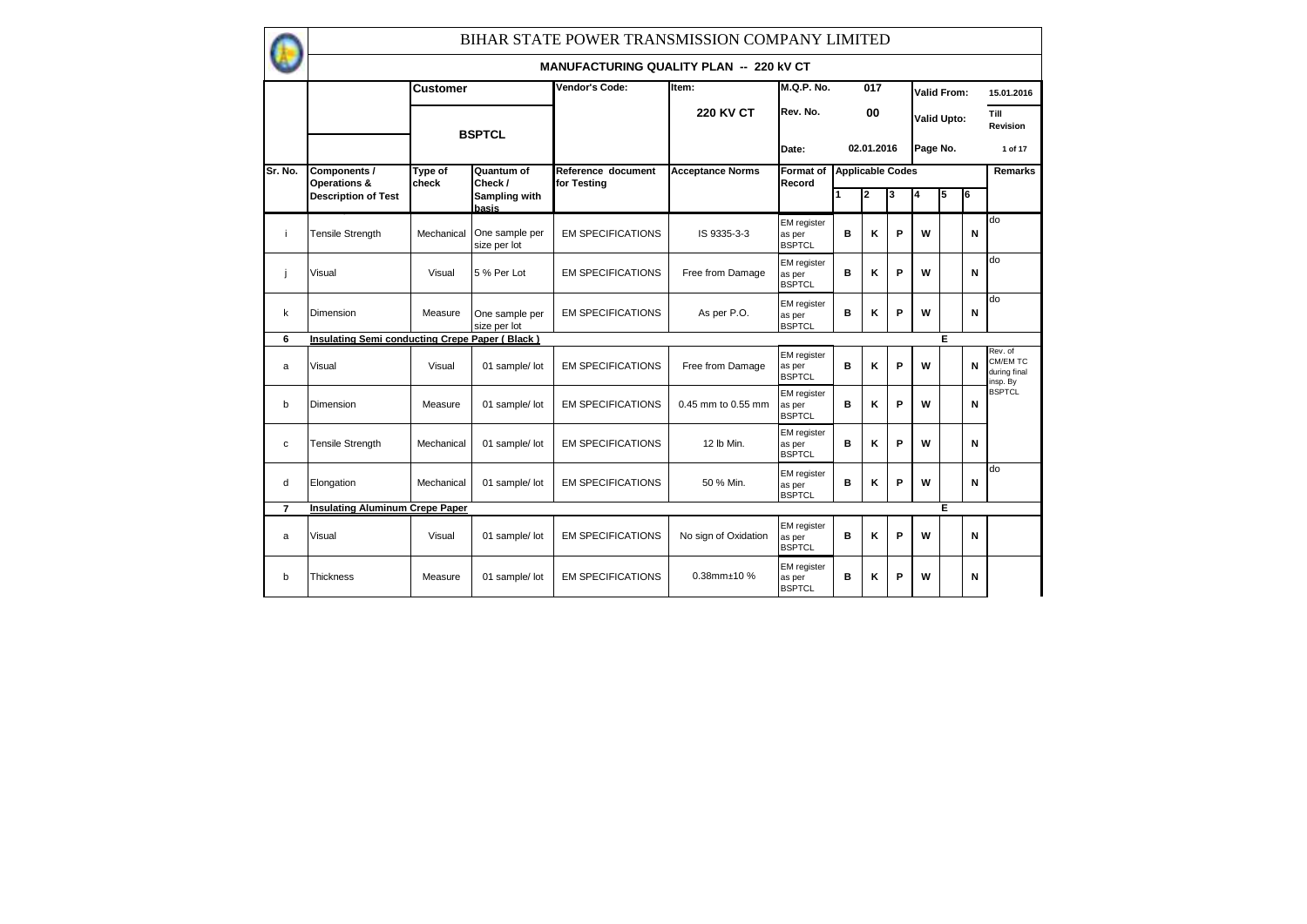|         |                                         |                  |                        | BIHAR STATE POWER TRANSMISSION COMPANY LIMITED |                                    |                                               |                         |            |   |          |                    |    |                                                 |
|---------|-----------------------------------------|------------------|------------------------|------------------------------------------------|------------------------------------|-----------------------------------------------|-------------------------|------------|---|----------|--------------------|----|-------------------------------------------------|
|         |                                         |                  |                        | <b>MANUFACTURING QUALITY PLAN -- 220 KV CT</b> |                                    |                                               |                         |            |   |          |                    |    |                                                 |
|         |                                         | <b>Customer</b>  |                        | Vendor's Code:                                 | Item:                              | <b>M.Q.P. No.</b>                             |                         | 017        |   |          | Valid From:        |    | 15.01.2016                                      |
|         |                                         |                  | <b>BSPTCL</b>          |                                                | <b>220 KV CT</b>                   | Rev. No.                                      |                         | 00         |   |          | <b>Valid Upto:</b> |    | Till<br>Revision                                |
|         |                                         |                  |                        |                                                |                                    | Date:                                         |                         | 02.01.2016 |   | Page No. |                    |    | 1 of 17                                         |
| Sr. No. | Components /<br><b>Operations &amp;</b> | Type of<br>check | Quantum of<br>Check /  | Reference document<br>for Testing              | <b>Acceptance Norms</b>            | <b>Format of</b><br>Record                    | <b>Applicable Codes</b> |            |   |          |                    |    | Remarks                                         |
|         | <b>Description of Test</b>              |                  | Sampling with<br>basis |                                                |                                    |                                               |                         | 2          | 3 |          | 5                  | l6 |                                                 |
| C       | Tensile Strength                        | Mechanical       | 01 sample/ lot         | <b>EM SPECIFICATIONS</b>                       | >60 N per15 mm width               | <b>EM</b> register<br>as per<br><b>BSPTCL</b> | в                       | Κ          | P | W        |                    | N  |                                                 |
| d       | Elongation                              | Mechanical       | 01 sample/ lot         | <b>EM SPECIFICATIONS</b>                       | $45 - 55%$                         | <b>EM</b> register<br>as per<br><b>BSPTCL</b> | в                       | κ          | P | W        |                    | N  |                                                 |
| e       | Density                                 | Measure          | 01 sample/ lot         | <b>EM SPECIFICATIONS</b>                       | 0.45 G/Cm <sup>3</sup> / $\pm$ 8 % | <b>DO</b>                                     | в                       | κ          | P | W        |                    | N  |                                                 |
| 8       | <b>Secondary Terminal</b>               |                  |                        |                                                |                                    |                                               |                         |            |   |          | E                  |    |                                                 |
| a       | Visual                                  | Visual           | 10 %/ lot              | <b>EM SPECIFICATIONS</b>                       | Free from Damage                   | <b>EM</b> register<br>as per<br><b>BSPTCL</b> | B                       | Κ          | P | W        |                    | N  | Rev. of<br>CM/EM TC<br>during final<br>insp. By |
| b       | Dimension                               | Measure          | 5 %/ lot               | <b>EM SPECIFICATIONS</b>                       | As per Drawing                     | <b>EM</b> register<br>as per<br><b>BSPTCL</b> | B                       | ĸ          | P | W        |                    | N  | <b>BSPTCL</b>                                   |
| C       | <b>Insulation Resistance</b>            | Electrical       | $2%$ / $lot$           | <b>EM SPECIFICATIONS</b>                       | 2 M Ohms Min.                      | <b>EM</b> register<br>as per<br><b>BSPTCL</b> | в                       | κ          | P | W        |                    | N  |                                                 |
| d       | <b>Dielectric Test</b>                  | Electrical       | $2%$ / $lot$           | <b>EM SPECIFICATIONS</b>                       | 5 KV rms / 1Min.                   | EM register<br>as per<br><b>BSPTCL</b>        | в                       | κ          | P | W        |                    | N  | do                                              |
| 9       | <b>Primary Terminal</b>                 |                  |                        |                                                |                                    |                                               |                         |            |   |          | E                  |    |                                                 |
| a       | Visual                                  | Visual           | 10 %/ lot              | <b>EM SPECIFICATIONS</b>                       | Free from Damage                   | EM register<br>as per<br><b>BSPTCL</b>        | в                       | κ          | P | W        |                    | N  | do                                              |
| b       | Dimension                               | Measure          | 5 % / lot              | <b>EM SPECIFICATIONS</b>                       | As per Drawing                     | <b>EM</b> register<br>as per<br><b>BSPTCL</b> | B                       | ĸ          | P | W        |                    | N  | do                                              |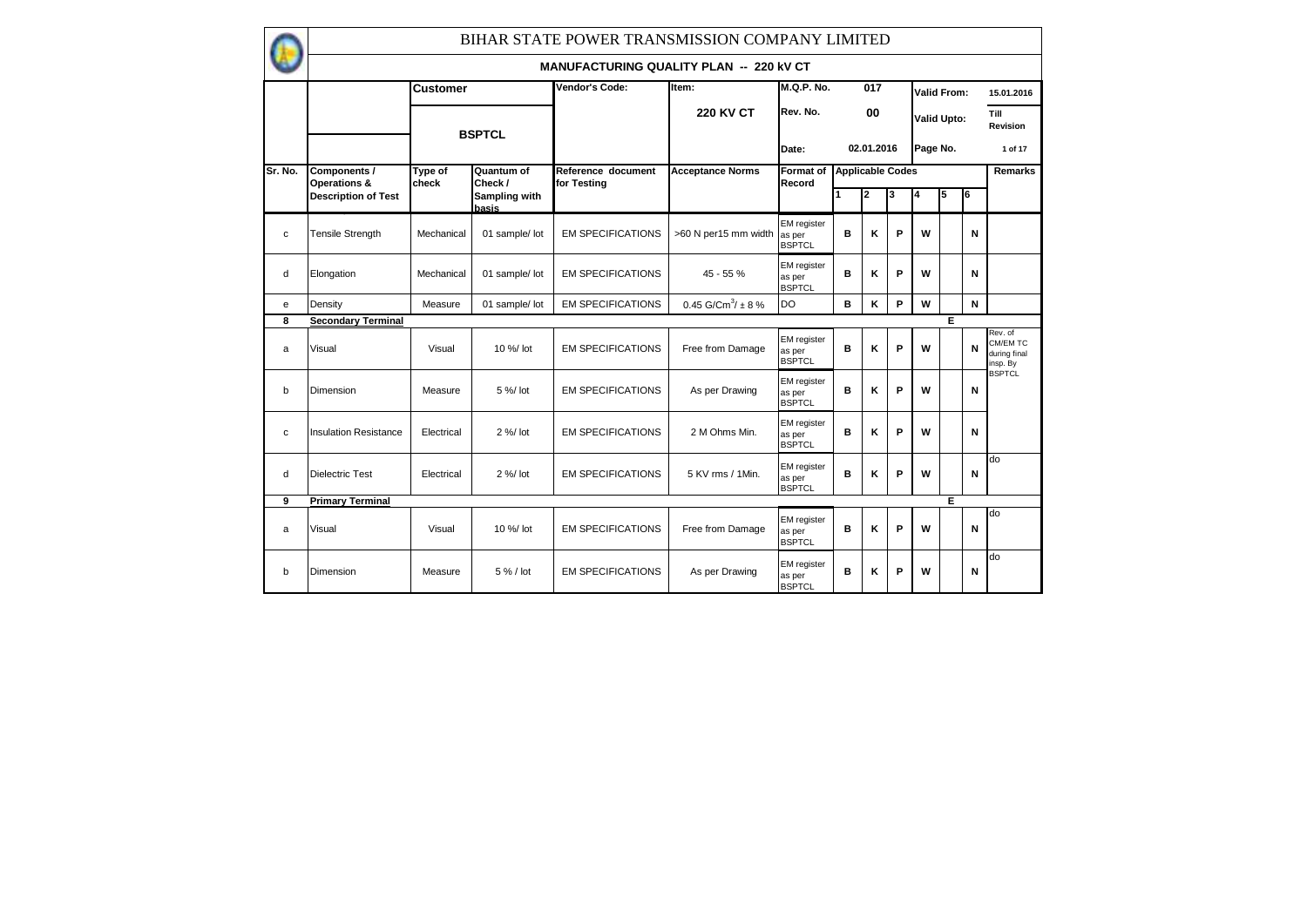|             |                                                                                             |                  |                                              | BIHAR STATE POWER TRANSMISSION COMPANY LIMITED                         |                                                                        |                                               |                         |            |   |          |                    |    |                  |
|-------------|---------------------------------------------------------------------------------------------|------------------|----------------------------------------------|------------------------------------------------------------------------|------------------------------------------------------------------------|-----------------------------------------------|-------------------------|------------|---|----------|--------------------|----|------------------|
|             |                                                                                             |                  |                                              | <b>MANUFACTURING QUALITY PLAN -- 220 KV CT</b>                         |                                                                        |                                               |                         |            |   |          |                    |    |                  |
|             |                                                                                             | <b>Customer</b>  |                                              | Vendor's Code:                                                         | Item:                                                                  | <b>M.Q.P. No.</b>                             |                         | 017        |   |          | Valid From:        |    | 15.01.2016       |
|             |                                                                                             |                  | <b>BSPTCL</b>                                |                                                                        | <b>220 KV CT</b>                                                       | Rev. No.                                      |                         | 00         |   |          | <b>Valid Upto:</b> |    | Till<br>Revision |
|             |                                                                                             |                  |                                              |                                                                        |                                                                        | Date:                                         |                         | 02.01.2016 |   | Page No. |                    |    | 1 of 17          |
| Sr. No.     | Components /<br>Operations &                                                                | Type of<br>check | Quantum of<br>Check /                        | Reference document<br>for Testing                                      | <b>Acceptance Norms</b>                                                | <b>Format of</b><br>Record                    | <b>Applicable Codes</b> |            |   |          |                    |    | <b>Remarks</b>   |
|             | <b>Description of Test</b>                                                                  |                  | Sampling with<br>basis                       |                                                                        |                                                                        |                                               |                         | 2          |   | 4        | 5                  | T6 |                  |
| 10          | Core                                                                                        |                  |                                              |                                                                        |                                                                        |                                               |                         |            |   |          | E.                 |    |                  |
| a           | Visual / dimensions<br>check                                                                | Measure          | 100%                                         | As per BSPTCL Spec./<br>Drawing                                        | As per BSPTCL Spec./<br>Drawing                                        | <b>EM</b> register<br>as per<br><b>BSPTCL</b> | A                       | J          | s | W        |                    | N  | <b>do</b>        |
| $\mathbf b$ | Test at specified flux<br>density for losses.                                               | Electrical       | 100%                                         | Within limit as per<br>specified grade of Core/<br><b>BSPTCL Spec.</b> | Within limit as per<br>specified grade of Core/<br><b>BSPTCL Spec.</b> | <b>EM</b> register<br>as per<br><b>BSPTCL</b> | A                       | J          | s | W        |                    | N  | do               |
| C           | Ductility.Stacking<br>Factor.Surface<br>Insulation<br>resistivity, Magnetic<br>permeability | Electrical       | 200%                                         | Within limit as per<br>specified grade of Core/<br><b>BSPTCL Spec.</b> | Within limit as per<br>specified grade of<br>CRGO / BSPTCL Spec.       | <b>EM</b> register<br>as per<br><b>BSPTCL</b> | A                       | J          | s | W        |                    | N  | <b>do</b>        |
| 11          | Nitrogen Gas (99% Purity)                                                                   |                  |                                              |                                                                        |                                                                        |                                               |                         |            |   |          | E.                 |    |                  |
| a           | Oxygen Content                                                                              | Chemical         | 01 sample/lot of<br>50 cylinders or<br>less% | As per BSPTCL Spec./<br><b>EM Specification</b>                        | As per BSPTCL Spec./<br><b>EM Specification</b>                        | Test<br>Report                                | B                       | κ          | P | W        |                    | N  | do               |
| b           | Moisture (Dew Point)                                                                        | Mechanical       | 01 sample/lot                                | As per BSPTCL Spec./<br><b>EM Specification</b>                        | As per BSPTCL Spec./<br><b>EM Specification</b>                        | Test<br>Report                                | в                       | κ          | P | W        |                    | N  | do               |
| 12          | <b>MS Tanks</b>                                                                             |                  |                                              |                                                                        |                                                                        |                                               |                         |            |   |          | E.                 |    |                  |
| a           | <b>Welding Procedure &amp;</b><br><b>Welding Qualification</b>                              |                  | 100%                                         | <b>BSPTCL Spec.</b>                                                    | <b>BSPTCL Spec.</b>                                                    |                                               | в                       | κ          | P | W        |                    | N  | do               |
| b           | <b>Welding Electrode</b><br>Type                                                            |                  | 100%                                         | <b>BSPTCL Spec.</b>                                                    | <b>BSPTCL Spec.</b>                                                    |                                               | B                       | κ          | P | W        |                    | N  | do               |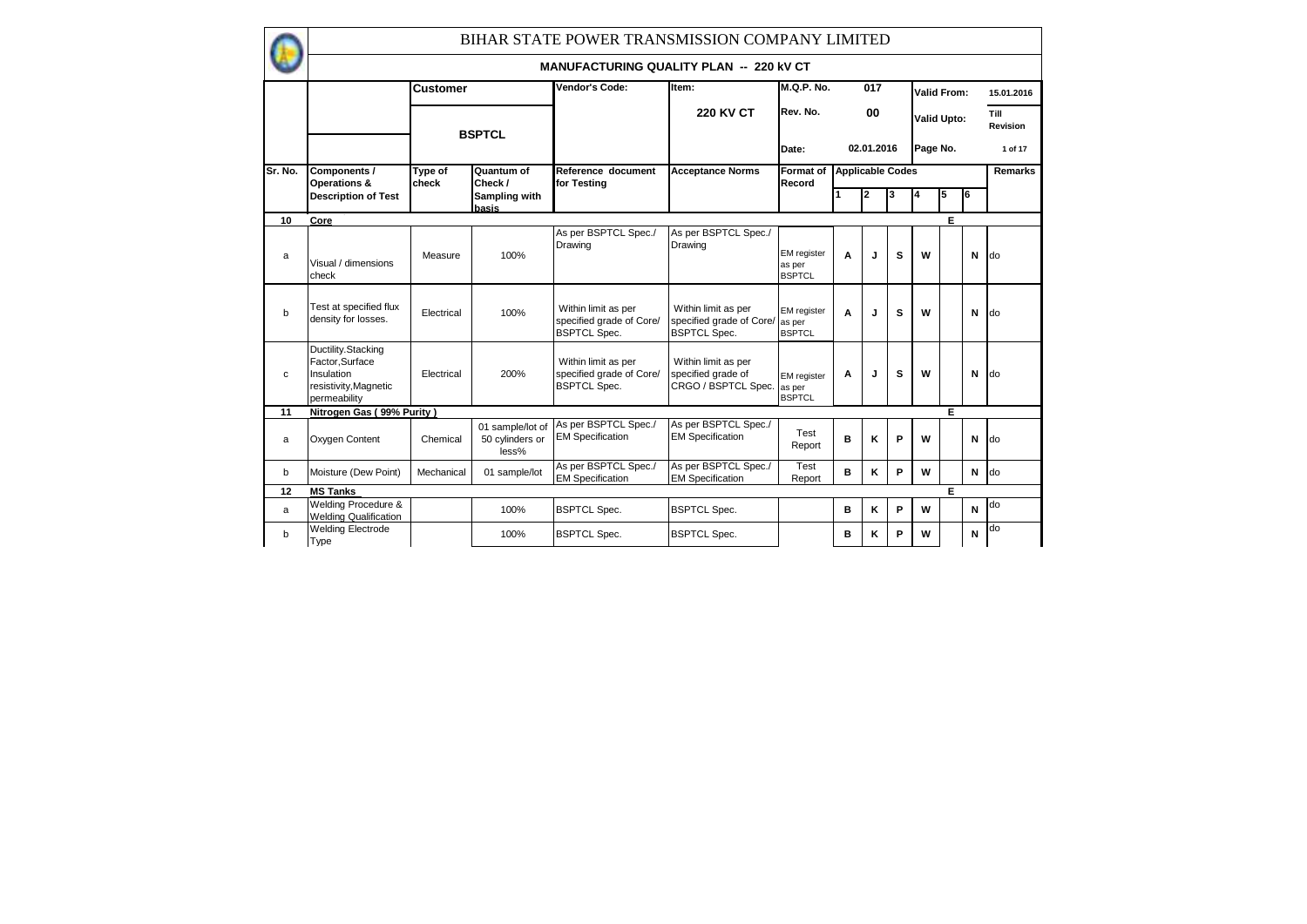|         |                               |                  |                                | BIHAR STATE POWER TRANSMISSION COMPANY LIMITED |                                          |                                               |                         |            |   |          |                    |   |                                                 |
|---------|-------------------------------|------------------|--------------------------------|------------------------------------------------|------------------------------------------|-----------------------------------------------|-------------------------|------------|---|----------|--------------------|---|-------------------------------------------------|
|         |                               |                  |                                | <b>MANUFACTURING QUALITY PLAN -- 220 KV CT</b> |                                          |                                               |                         |            |   |          |                    |   |                                                 |
|         |                               | <b>Customer</b>  |                                | Vendor's Code:                                 | Item:                                    | <b>M.Q.P. No.</b>                             |                         | 017        |   |          | <b>Valid From:</b> |   | 15.01.2016                                      |
|         |                               |                  | <b>BSPTCL</b>                  |                                                | <b>220 KV CT</b>                         | Rev. No.                                      |                         | 00         |   |          | <b>Valid Upto:</b> |   | Till<br>Revision                                |
|         |                               |                  |                                |                                                |                                          | Date:                                         |                         | 02.01.2016 |   | Page No. |                    |   | 1 of 17                                         |
| Sr. No. | Components /<br>Operations &  | Type of<br>check | Quantum of<br>Check /          | Reference document<br>for Testina              | <b>Acceptance Norms</b>                  | <b>Format</b> of<br>Record                    | <b>Applicable Codes</b> |            |   |          |                    |   | <b>Remarks</b>                                  |
|         | <b>Description of Test</b>    |                  | Sampling with<br>basis         |                                                |                                          |                                               |                         | 2          |   | 4        | 5                  | 6 |                                                 |
| c       | Leakage Test                  | Mechanical       | 100%                           | No Leakage at 30 P.S.I                         | No Leakage at 30 P.S.I                   | <b>EM</b> register<br>as per<br><b>BSPTCL</b> | в                       | ĸ          | P | W        |                    | N | do                                              |
| d       | <b>Dimensions</b>             | Measure          | One sample per<br>size per lot | As per approved<br>drawings/ EM drawings       | As per approved<br>drawings/ EM drawings | <b>EM</b> register<br>as per<br><b>BSPTCL</b> | A                       | J          | s | W        |                    | N | do                                              |
| 12.1    | <b>Galvanising Checks</b>     |                  |                                |                                                |                                          |                                               |                         |            |   |          | Е                  |   |                                                 |
| a       | Thickness of Zinc<br>coating  | Mechanical       | 5 Samples / Shift              | IS 4759-1984/BSPTCL<br>Spec.                   | IS 4759-1984/BSPTCL<br>Spec.             | <b>EM</b> register<br>as per<br><b>BSPTCL</b> | B                       | κ          | P | W        |                    | N | Rev. of<br>CM/EM TC<br>during final<br>insp. By |
| b       | Weight of Zinc coating        | Mechanical       | Sample /<br>Shift              | IS 4759-1984 / BSPTCL<br>Spec.                 | IS 4759-1984 /BSPTCL<br>Spec.            | <b>EM</b> register<br>as per<br><b>BSPTCL</b> | B                       | κ          | P | W        |                    | N | <b>BSPTCL</b>                                   |
| c       | Uniformity of Zinc<br>coating | Chemical         | Sample /<br>Shift              | IS 2633/BSPTCL Spec.                           | IS 2633/BSPTCL Spec.                     | <b>EM</b> register<br>as per<br><b>BSPTCL</b> | B                       | κ          | P | W        |                    | N | do                                              |
| d       | Adhesion test                 | Mechanical       | 5 Samples / Shift              | IS 2629/BSPTCL Spec.                           | IS 2629/BSPTCL Spec.                     | <b>EM</b> register<br>as per<br><b>BSPTCL</b> | в                       | ĸ          | P | W        |                    | N | do                                              |
| 12.2    | <b>Painting Of Tanks</b>      |                  |                                |                                                |                                          |                                               |                         |            |   |          |                    |   |                                                 |
| a       | Visual /Shade                 | Visual           | 1 Samples / lot                | <b>BSPTCL Spec./ EM</b>                        | <b>BSPTCL Spec./ EM</b>                  | <b>EM</b> register<br>as per<br><b>BSPTCL</b> | A                       | J          | s | W        |                    | N |                                                 |
| b       | <b>Thickness</b>              | Measure          | <b>DO</b>                      | <b>DO</b>                                      | BSPTCL Spec. / 85 mic.                   | <b>DO</b>                                     | Α                       | J          | s | W        |                    | N |                                                 |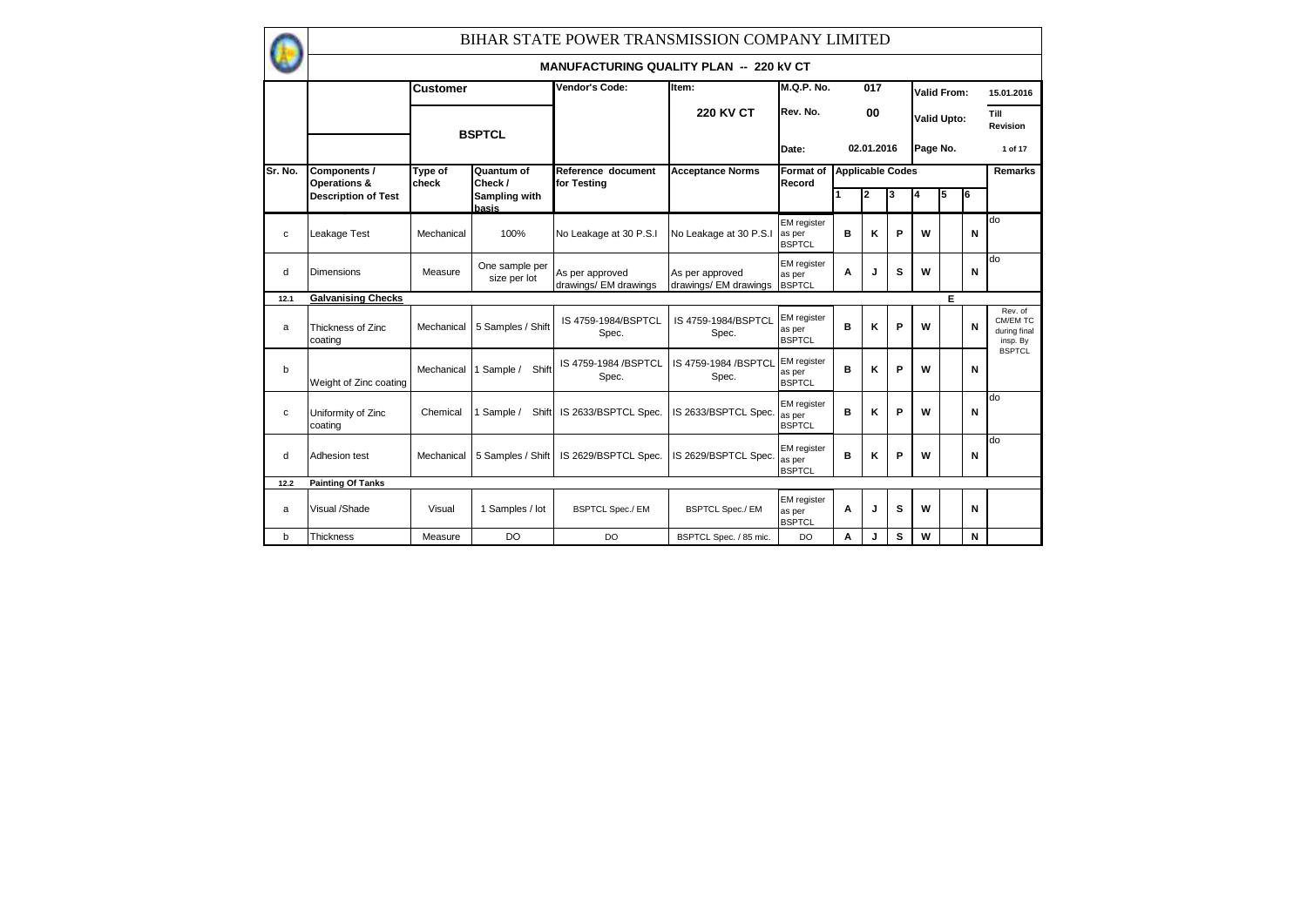|         |                                         |                  |                                | BIHAR STATE POWER TRANSMISSION COMPANY LIMITED |                         |                            |            |     |                         |                    |    |    |                         |
|---------|-----------------------------------------|------------------|--------------------------------|------------------------------------------------|-------------------------|----------------------------|------------|-----|-------------------------|--------------------|----|----|-------------------------|
|         |                                         |                  |                                | <b>MANUFACTURING QUALITY PLAN -- 220 KV CT</b> |                         |                            |            |     |                         |                    |    |    |                         |
|         |                                         | <b>Customer</b>  |                                | Vendor's Code:                                 | ltem:                   | M.Q.P. No.                 |            | 017 |                         | Valid From:        |    |    | 15.01.2016              |
|         |                                         |                  | <b>BSPTCL</b>                  |                                                | <b>220 KV CT</b>        | IRev. No.                  |            | 00  |                         | <b>Valid Upto:</b> |    |    | Till<br><b>Revision</b> |
|         |                                         |                  |                                |                                                |                         | Date:                      | 02.01.2016 |     |                         | Page No.           |    |    | 1 of 17                 |
| Sr. No. | Components /<br><b>Operations &amp;</b> | Type of<br>check | Quantum of<br>Check /          | Reference document<br>for Testing              | <b>Acceptance Norms</b> | <b>Format of</b><br>Record |            |     | <b>Applicable Codes</b> |                    |    |    | Remarks                 |
|         | <b>Description of Test</b>              |                  | Sampling with<br><b>Ibasis</b> |                                                |                         |                            |            |     |                         |                    | 15 | 16 |                         |
|         |                                         |                  |                                |                                                |                         |                            |            |     |                         |                    |    |    |                         |
| 13      | Rubber 'O' Ring                         |                  |                                |                                                |                         |                            |            |     |                         |                    | E  |    |                         |

| 13 | Rubber 'O' Ring                                         |            |                                |                         |                         |                                               |   |   |   |   | Е |   |                                                                  |
|----|---------------------------------------------------------|------------|--------------------------------|-------------------------|-------------------------|-----------------------------------------------|---|---|---|---|---|---|------------------------------------------------------------------|
| a  | <b>Dimensions</b>                                       | Measure    | One sample per<br>size per lot | As per Drawing          | As per Drawing          | <b>EM</b> register<br>as per<br><b>BSPTCL</b> | A | J | s | W |   | N | do                                                               |
| b  | Hardness (Before &<br>After agieng Test)                | Mechanical | One sample per<br>size per lot | As per IS: 3400 Part-II | As per IS: 3400 Part-II | EM register<br>as per<br><b>BSPTCL</b>        | в | Κ | P | W |   | N | do                                                               |
| c  | Elongation at break(<br>Before & After agieng<br>Test ) | Mechanical | One sample per<br>size per lot | As per IS: 3400 Part-I  | As per IS: 3400 Part-II | EM register<br>as per<br><b>BSPTCL</b>        | в | Κ | P | W |   | N | do                                                               |
| d  | Aging in transformer<br>oil at 100°C for 72 hrs.        | Mechanical | One sample per<br>size per lot | As per IS: 3400         | As per IS: 3400         | <b>EM</b> register<br>as per<br><b>BSPTCL</b> | в | Κ | P | W |   | N | do                                                               |
| e  | Compression Set at<br>70 °C for 24 hrs                  | Mechanical | One sample per<br>size per lot | As per IS: 3400 Part-X  | As per IS: 3400 Part-X  | <b>EM</b> register<br>as per<br><b>BSPTCL</b> | B | Κ | P | W |   | N | do                                                               |
| 14 | <b>Cork Gasket</b>                                      |            |                                |                         |                         |                                               |   |   |   |   | Е |   |                                                                  |
| a  | <b>Dimensions</b>                                       | Measure    | One sample per<br>size per lot | As per Drawing          | As per Drawing          | <b>EM</b> register<br>as per<br><b>BSPTCL</b> | A | J | s | W |   | N | Rev. of<br>CM/EM TC<br>during final<br>insp. By<br><b>BSPTCI</b> |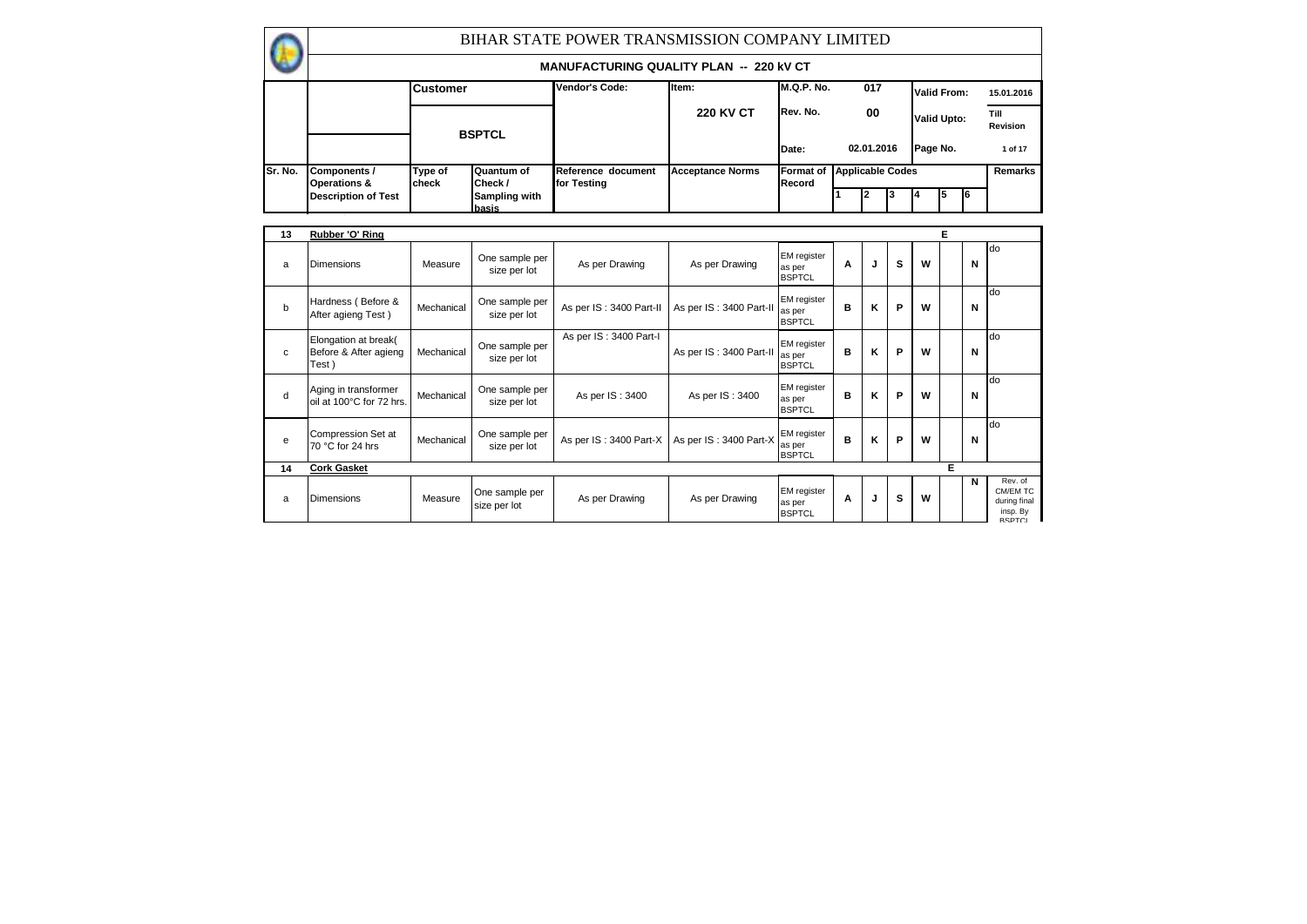|              |                                                           |                  |                                | BIHAR STATE POWER TRANSMISSION COMPANY LIMITED |                         |                                               |                         |            |   |          |                    |    |                  |
|--------------|-----------------------------------------------------------|------------------|--------------------------------|------------------------------------------------|-------------------------|-----------------------------------------------|-------------------------|------------|---|----------|--------------------|----|------------------|
|              |                                                           |                  |                                | <b>MANUFACTURING QUALITY PLAN -- 220 KV CT</b> |                         |                                               |                         |            |   |          |                    |    |                  |
|              |                                                           | <b>Customer</b>  |                                | Vendor's Code:                                 | Item:                   | <b>M.Q.P. No.</b>                             |                         | 017        |   |          | Valid From:        |    | 15.01.2016       |
|              |                                                           |                  | <b>BSPTCL</b>                  |                                                | <b>220 KV CT</b>        | Rev. No.                                      |                         | 00         |   |          | <b>Valid Upto:</b> |    | Till<br>Revision |
|              |                                                           |                  |                                |                                                |                         | Date:                                         |                         | 02.01.2016 |   | Page No. |                    |    | 1 of 17          |
| Sr. No.      | Components /<br>Operations &                              | Type of<br>check | Quantum of<br>Check /          | Reference document<br>for Testina              | <b>Acceptance Norms</b> | Format of<br>Record                           | <b>Applicable Codes</b> |            |   |          |                    |    | <b>Remarks</b>   |
|              | <b>Description of Test</b>                                |                  | Sampling with<br>basis         |                                                |                         |                                               |                         | 2          | 3 | 4        | 5                  | l6 |                  |
| $\mathbf b$  | Hardness                                                  | mechanical       | One sample per<br>size per lot | IS: 4253-Part II-1980                          | IS: 4253-Part II-1980   | <b>EM</b> register<br>as per<br><b>BSPTCL</b> | в                       | κ          | P | W        |                    | N  | שטו וע           |
| C            | <b>Tensile Strength</b>                                   | mechanical       | One sample per<br>size per lot | IS: 4253-Part II-1980                          | IS: 4253-Part II-1980   | <b>EM</b> register<br>as per<br><b>BSPTCL</b> | в                       | κ          | P | W        |                    | N  |                  |
| d            | Compression Set at<br>100 °C for 70 hrs                   | mechanical       | One sample per<br>size per lot | IS: 4253-Part II-1980                          | IS: 4253-Part II-1980   | <b>EM</b> register<br>as per<br><b>BSPTCL</b> | B                       | ĸ          | P | W        |                    | N  | do               |
| e            | Compressibility                                           | mechanical       | One sample per<br>size per lot | IS: 4253-Part II-1980                          | IS: 4253-Part II-1980   | EM register<br>as per<br><b>BSPTCL</b>        | в                       | κ          | P | w        |                    | N  | do               |
| f            | Flexibility                                               | mechanical       | One sample per<br>size per lot | IS: 4253-Part II-1980                          | IS: 4253-Part II-1980   | <b>EM</b> register<br>as per<br><b>BSPTCL</b> | в                       | κ          | P | w        |                    | N  | do               |
| $\mathbf{q}$ | Resistance to<br>transformer oil at 100<br>°C for 70 hrs. | mechanical       | One sample per<br>size per lot | IS: 4253-Part II-1980                          | IS: 4253-Part II-1980   | <b>EM</b> register<br>as per<br><b>BSPTCL</b> | в                       | κ          | P | W        |                    | N  | do               |
| h            | pH of water extract                                       | mechanical       | One sample per<br>size per lot | IS: 4253-Part II-1980                          | IS: 4253-Part II-1980   | <b>EM</b> register<br>as per<br><b>BSPTCL</b> | в                       | κ          | P | w        |                    | N  | do               |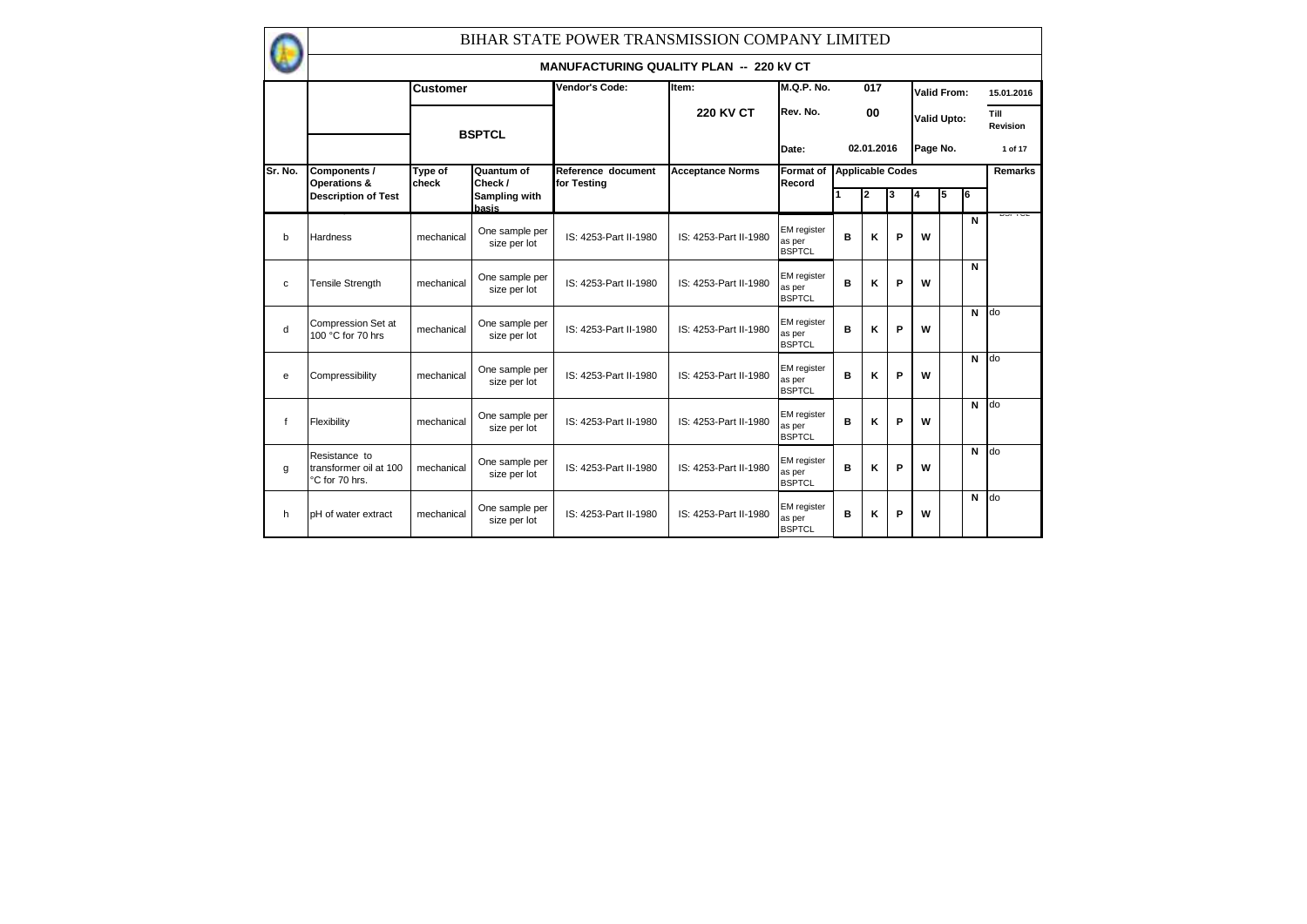|          |                                         |                  |                               | BIHAR STATE POWER TRANSMISSION COMPANY LIMITED |                         |                     |                                       |     |                    |   |    |                  |
|----------|-----------------------------------------|------------------|-------------------------------|------------------------------------------------|-------------------------|---------------------|---------------------------------------|-----|--------------------|---|----|------------------|
|          |                                         |                  |                               | <b>MANUFACTURING QUALITY PLAN -- 220 KV CT</b> |                         |                     |                                       |     |                    |   |    |                  |
|          |                                         | <b>Customer</b>  |                               | Vendor's Code:                                 | litem:                  | M.Q.P. No.          |                                       | 017 | Valid From:        |   |    | 15.01.2016       |
|          |                                         |                  | <b>BSPTCL</b>                 |                                                | <b>220 KV CT</b>        | Rev. No.            |                                       | 00  | <b>Valid Upto:</b> |   |    | Till<br>Revision |
|          |                                         |                  |                               |                                                |                         | Date:               |                                       |     | Page No.           |   |    | 1 of 17          |
| ISr. No. | Components /<br><b>Operations &amp;</b> | Type of<br>check | Quantum of<br>Check /         | Reference document<br>for Testing              | <b>Acceptance Norms</b> | Format of<br>Record | 02.01.2016<br><b>Applicable Codes</b> |     |                    |   |    | Remarks          |
|          | <b>Description of Test</b>              |                  | <b>Sampling with</b><br>basis |                                                |                         |                     |                                       |     |                    | 5 | I6 |                  |

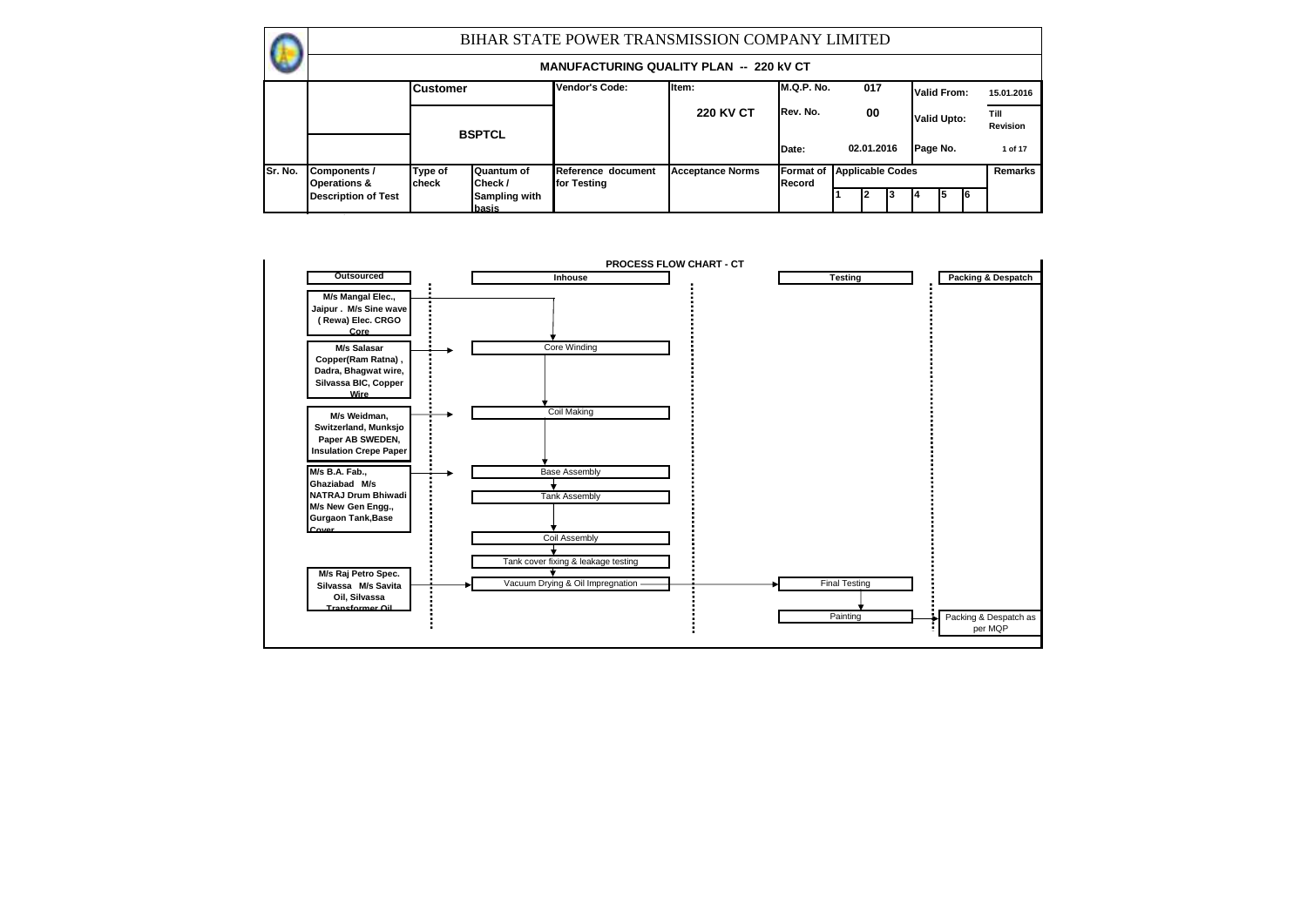|                |                                                                     |                       |                        | BIHAR STATE POWER TRANSMISSION COMPANY LIMITED |                                        |                                               |                         |            |   |                    |                    |    |                                                                  |
|----------------|---------------------------------------------------------------------|-----------------------|------------------------|------------------------------------------------|----------------------------------------|-----------------------------------------------|-------------------------|------------|---|--------------------|--------------------|----|------------------------------------------------------------------|
|                |                                                                     |                       |                        | <b>MANUFACTURING QUALITY PLAN -- 220 KV CT</b> |                                        |                                               |                         |            |   |                    |                    |    |                                                                  |
|                |                                                                     | Customer              |                        | Vendor's Code:                                 | Item:                                  | <b>M.Q.P. No.</b>                             |                         | 017        |   | <b>Valid From:</b> |                    |    | 15.01.2016                                                       |
|                |                                                                     |                       | <b>BSPTCL</b>          |                                                | <b>220 KV CT</b>                       | Rev. No.                                      |                         | 00         |   |                    | <b>Valid Upto:</b> |    | Till<br>Revision                                                 |
|                |                                                                     |                       |                        |                                                |                                        | Date:                                         |                         | 02.01.2016 |   | Page No.           |                    |    | 1 of 17                                                          |
| Sr. No.        | Components /<br>Operations &                                        | Type of<br>check      | Quantum of<br>Check/   | Reference document<br>for Testing              | <b>Acceptance Norms</b>                | Format of<br>Record                           | <b>Applicable Codes</b> |            |   |                    |                    |    | Remarks                                                          |
|                | <b>Description of Test</b>                                          |                       | Sampling with<br>basis |                                                |                                        |                                               |                         | 2          | 3 | 4                  | 5                  | l6 |                                                                  |
|                | <b>B. Section INPROCESS INSPECTION - CT</b>                         |                       |                        |                                                |                                        |                                               |                         |            |   |                    |                    |    |                                                                  |
| 1              | <b>Primary Winding</b>                                              |                       |                        |                                                |                                        |                                               |                         |            |   |                    | Е                  |    |                                                                  |
| a              | Visual check.<br>Dimension &<br>Cleanliness of Primary<br>conductor | Visual/Meas<br>urment | 100%                   | As per sampling Plan IS<br>2500 Part 1         | As per sampling Plan IS<br>2500 Part 1 | <b>EM</b> register<br>as per<br><b>BSPTCL</b> | A                       | J          | s | W                  |                    | N  | Rev. of<br>CM/EM TC<br>during final<br>insp. By<br><b>BSPTCL</b> |
| $\mathbf b$    | Overlap of Insulation                                               |                       | 100%                   | As per Plant Standard                          | As per Plant Standard                  | EM register<br>as per<br><b>BSPTCL</b>        | A                       | J          | s | W                  |                    | N  |                                                                  |
| $\overline{2}$ | <b>Core Winding (Secondary)</b>                                     |                       |                        |                                                |                                        |                                               |                         |            |   |                    | Е                  |    |                                                                  |
| a              | Interturn Over Voltage<br>test                                      | Electrical            | 100%                   | IS 2705                                        | IS 2705                                | <b>EM</b> register<br>as per<br><b>BSPTCL</b> | A                       | J          | s | W                  |                    | N  | do                                                               |
| b              | Accuracy                                                            | Electrical            | 100%                   | IS 2705                                        | IS 2705                                | <b>EM</b> register<br>as per<br><b>BSPTCL</b> | A                       | J          | s | W                  |                    | N  | do                                                               |
| 3              | <b>Coil Insulation</b>                                              |                       |                        |                                                |                                        |                                               |                         |            |   |                    | Е                  |    |                                                                  |
| a              | Polarity Marking &<br>Verification of Core<br>Sequence              | Electrical            | 100%                   | IS 2705                                        | IS 2705                                | <b>EM</b> register<br>as per<br><b>BSPTCL</b> | A                       | J          | s | W                  |                    | N  | Rev. of<br>CM/EM TC<br>during final<br>insp. By<br><b>BSPTCL</b> |
| b              | Secondary H.v Test                                                  | Electrical            | 100%                   | IS 2705                                        | IS 2705                                | EM register<br>as per<br><b>BSPTCL</b>        | A                       | J          | s | W                  |                    | N  |                                                                  |
| C              | Interturn Over Voltage<br>test                                      | Electrical            | 100%                   | IS 2705                                        | IS 2705                                | EM register<br>as per<br><b>BSPTCL</b>        | A                       | J          | s | W                  |                    | N  |                                                                  |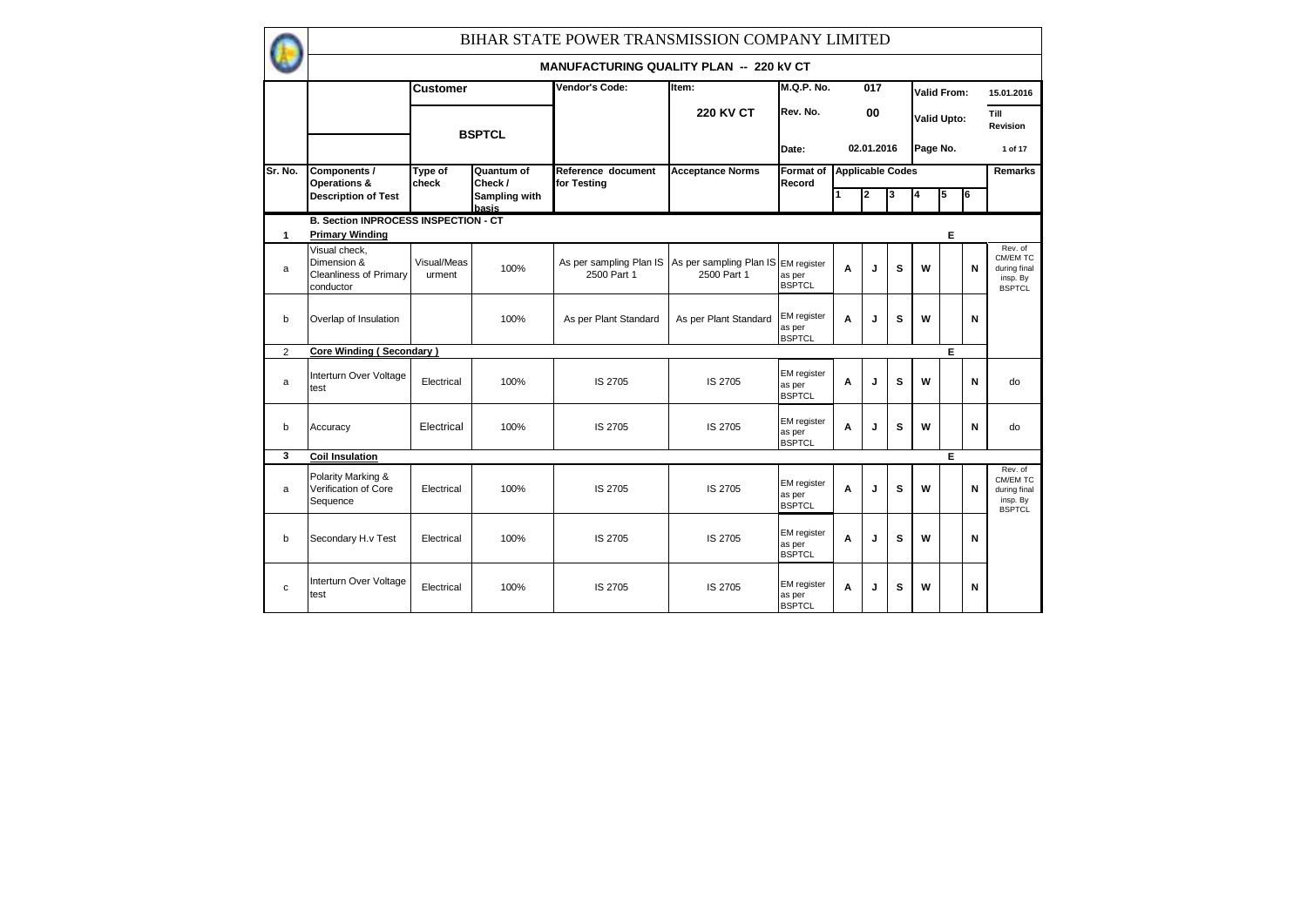|             | BIHAR STATE POWER TRANSMISSION COMPANY LIMITED                    |                  |                        |                                                                                                |                                                                                                |                                               |                         |            |   |                    |                    |    |                                                                  |
|-------------|-------------------------------------------------------------------|------------------|------------------------|------------------------------------------------------------------------------------------------|------------------------------------------------------------------------------------------------|-----------------------------------------------|-------------------------|------------|---|--------------------|--------------------|----|------------------------------------------------------------------|
|             |                                                                   |                  |                        | <b>MANUFACTURING QUALITY PLAN -- 220 KV CT</b>                                                 |                                                                                                |                                               |                         |            |   |                    |                    |    |                                                                  |
|             |                                                                   | <b>Customer</b>  |                        | Vendor's Code:                                                                                 | Item:                                                                                          | <b>M.Q.P. No.</b>                             |                         | 017        |   | <b>Valid From:</b> |                    |    | 15.01.2016                                                       |
|             |                                                                   |                  | <b>BSPTCL</b>          |                                                                                                | <b>220 KV CT</b>                                                                               | Rev. No.                                      |                         | 00         |   |                    | <b>Valid Upto:</b> |    | Till<br>Revision                                                 |
|             |                                                                   |                  |                        |                                                                                                |                                                                                                | Date:                                         |                         | 02.01.2016 |   | Page No.           |                    |    | 1 of 17                                                          |
| Sr. No.     | Components /<br>Operations &                                      | Type of<br>check | Quantum of<br>Check /  | Reference document<br>for Testing                                                              | <b>Acceptance Norms</b>                                                                        | Format of<br>Record                           | <b>Applicable Codes</b> |            |   |                    |                    |    | Remarks                                                          |
|             | <b>Description of Test</b>                                        |                  | Sampling with<br>basis |                                                                                                |                                                                                                |                                               |                         | 2          | 3 |                    | 5                  | l6 |                                                                  |
| 4           | <b>CT Assembly</b>                                                |                  |                        |                                                                                                |                                                                                                |                                               |                         |            |   |                    | E                  |    |                                                                  |
| a           | Fitment of Primary<br>Terminal                                    | Mechanical       | 100%                   | As per Approved<br>Drawing                                                                     | As per Approved<br>Drawing                                                                     | <b>EM</b> register<br>as per<br><b>BSPTCL</b> | A                       | J          | S | W                  |                    | N  | do                                                               |
| $\mathbf b$ | Fitment of Bushing                                                | Mechanical       | 100%                   | As per Approved<br>Drawing                                                                     | As per Approved<br>Drawing                                                                     | <b>EM</b> register<br>as per<br><b>BSPTCL</b> | A                       | J          | s | W                  |                    | N  | do                                                               |
| C           | Secondary H.V.test                                                | Electrical       | 100%                   | IS 2705                                                                                        | IS 2705                                                                                        | <b>EM</b> register<br>as per<br><b>BSPTCL</b> | A                       | J          | s | W                  |                    | N  | do                                                               |
| d           | Verification of<br><b>Accuracy Class</b>                          | Electrical       | 100%                   | IS 2705                                                                                        | IS 2705                                                                                        | <b>EM</b> register<br>as per<br><b>BSPTCL</b> | A                       | J          | S | W                  |                    | N  | do                                                               |
| 4           | <b>B. Section INPROCESS INSPECTION - CT</b><br><b>CT Assembly</b> |                  |                        |                                                                                                |                                                                                                |                                               |                         |            |   |                    | E                  |    |                                                                  |
| e           | Polarity Marking &<br>Verification of Core<br>Sequence            | Electrical       | 100%                   | IS 2705                                                                                        | IS 2705                                                                                        | <b>EM</b> register<br>as per<br><b>BSPTCL</b> | A                       | J          | s | W                  |                    | N  | Rev. of<br>CM/EM TC<br>during final<br>insp. By<br><b>BSPTCL</b> |
| $\mathbf f$ | Leakage Test                                                      | Mechanical       | 100%                   | leakage testing is done<br>on complete assembled<br>unit at 30 psi to rule out<br>any leakage. | leakage testing is done<br>on complete assembled<br>unit at 30 psi to rule out<br>any leakage. | EM register<br>as per<br><b>BSPTCL</b>        | A                       | J          | S | W                  |                    | N  |                                                                  |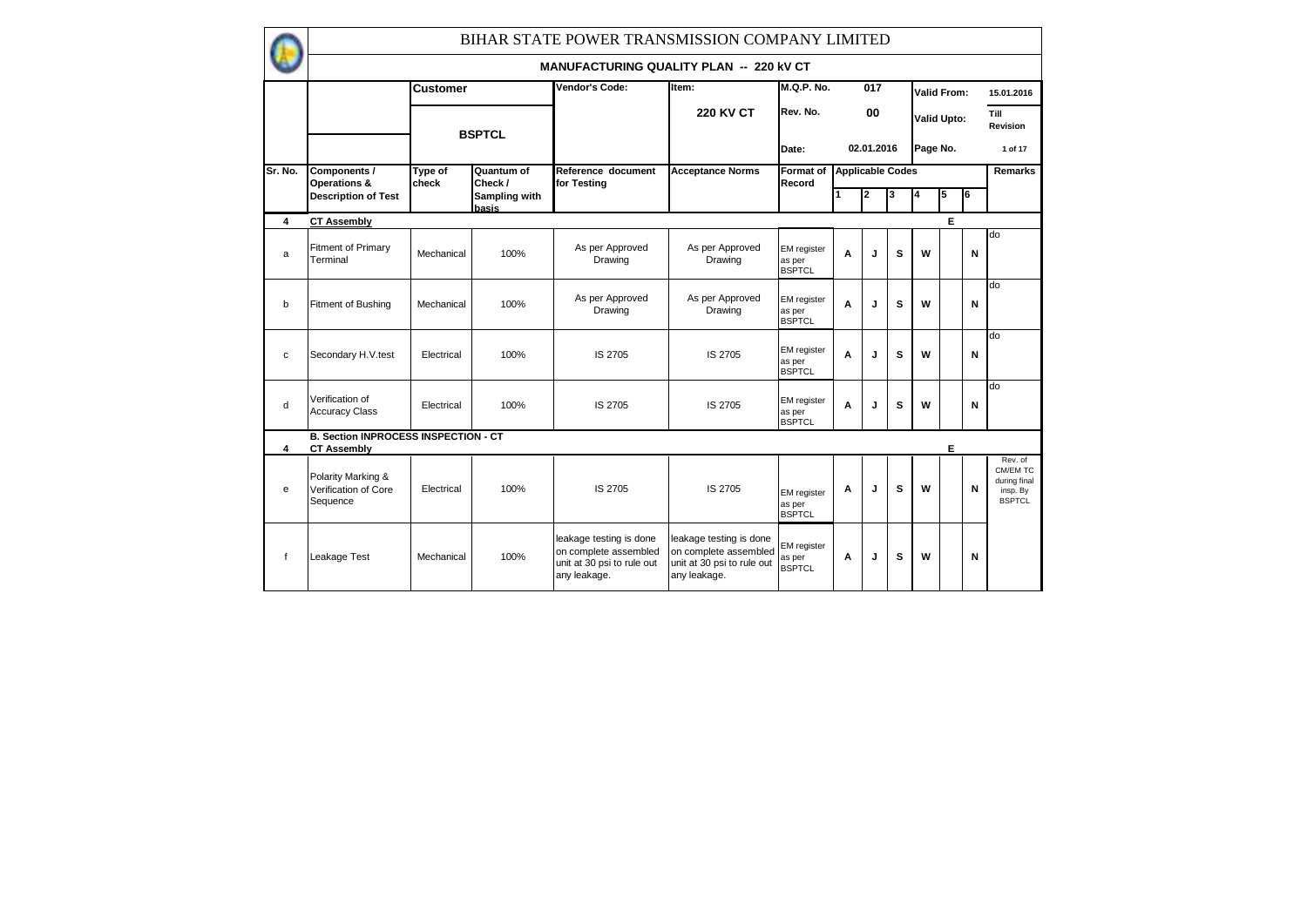|         |                                                                              |                  |                        | BIHAR STATE POWER TRANSMISSION COMPANY LIMITED  |                                                 |                            |                         |            |   |                    |          |    |                  |
|---------|------------------------------------------------------------------------------|------------------|------------------------|-------------------------------------------------|-------------------------------------------------|----------------------------|-------------------------|------------|---|--------------------|----------|----|------------------|
|         |                                                                              |                  |                        | <b>MANUFACTURING QUALITY PLAN -- 220 KV CT</b>  |                                                 |                            |                         |            |   |                    |          |    |                  |
|         |                                                                              | <b>Customer</b>  |                        | Vendor's Code:                                  | Item:                                           | $M.Q.P.$ No.               |                         | 017        |   | <b>Valid From:</b> |          |    | 15.01.2016       |
|         |                                                                              |                  | <b>BSPTCL</b>          |                                                 | <b>220 KV CT</b>                                | Rev. No.                   |                         | 00         |   | <b>Valid Upto:</b> |          |    | Till<br>Revision |
|         |                                                                              |                  |                        |                                                 |                                                 | Date:                      |                         | 02.01.2016 |   |                    | Page No. |    | 1 of 17          |
| Sr. No. | Components /<br>Operations &                                                 | Type of<br>check | Quantum of<br>Check /  | Reference document<br>for Testing               | <b>Acceptance Norms</b>                         | <b>Format of</b><br>Record | <b>Applicable Codes</b> |            |   |                    |          |    | Remarks          |
|         | <b>Description of Test</b>                                                   |                  | Sampling with<br>basis |                                                 |                                                 |                            |                         | 2          | 3 |                    | 5        | l6 |                  |
| 5       | Vacuum Drying & Oil impregnation                                             |                  |                        |                                                 |                                                 |                            |                         |            |   |                    | Е        |    |                  |
| a       | Temperature of Oven                                                          |                  | Hourly Reading         |                                                 | 90-105 Deg C                                    | <b>LOG</b><br><b>BOOK</b>  | A                       | J          | s | W                  |          | N  | do               |
| b       | Vacuum & vacuum<br>Leakage                                                   | Electrical       | 12 Hourly              |                                                 | No Leakage                                      | <b>LOG</b><br><b>BOOK</b>  | A                       | J          | s | W                  |          | N  | do               |
| c       | Measurement of<br>Water in Vapor<br>Condenser                                | Electrical       | 6 Hourly               |                                                 | No water for 6 hours in<br>vapour condensor.    | <b>LOG</b><br><b>BOOK</b>  | Α                       | J          | s | W                  |          | N  | do               |
| d       | BDV of Insulating Oil<br>used for impregnation<br>of CT Electric<br>Strength | Electrical       | One sample/lot         | As per BSPTCL spec./<br><b>EM</b> specification | As per BSPTCL spec./<br><b>EM</b> specification |                            | D                       | L          | v | W                  |          | N  | do               |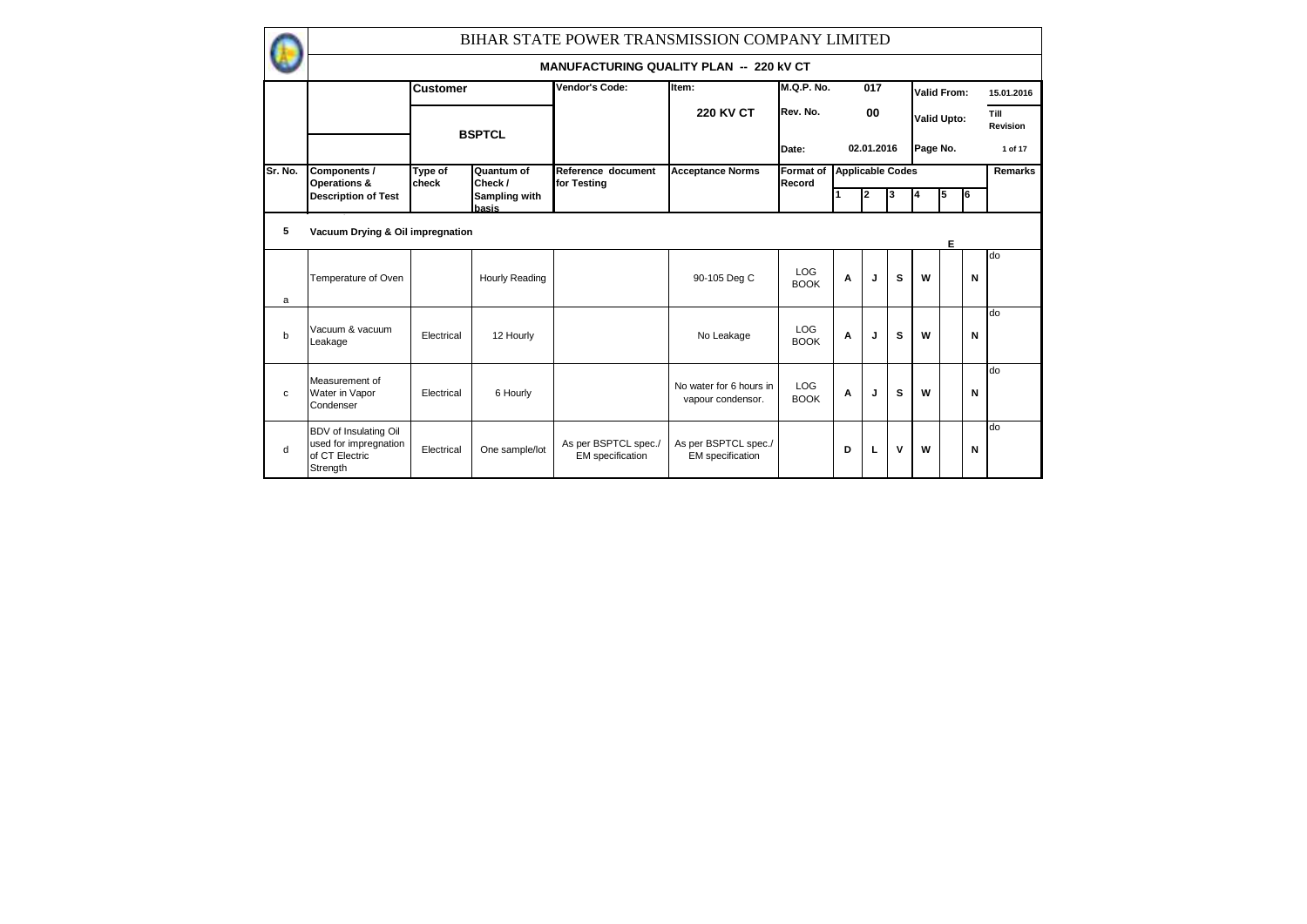|              | BIHAR STATE POWER TRANSMISSION COMPANY LIMITED                                                                                     |                  |                        |                                            |                                            |                                               |   |                  |                         |          |                    |    |                                                                  |
|--------------|------------------------------------------------------------------------------------------------------------------------------------|------------------|------------------------|--------------------------------------------|--------------------------------------------|-----------------------------------------------|---|------------------|-------------------------|----------|--------------------|----|------------------------------------------------------------------|
|              |                                                                                                                                    |                  |                        | MANUFACTURING QUALITY PLAN -- 220 kV CT    |                                            |                                               |   |                  |                         |          |                    |    |                                                                  |
|              |                                                                                                                                    | <b>Customer</b>  |                        | Vendor's Code:                             | Item:                                      | <b>M.Q.P. No.</b>                             |   | $\overline{017}$ |                         |          | Valid From:        |    | 15.01.2016                                                       |
|              |                                                                                                                                    |                  | <b>BSPTCL</b>          |                                            | <b>220 KV CT</b>                           | Rev. No.                                      |   | 00               |                         |          | <b>Valid Upto:</b> |    | Till<br>Revision                                                 |
|              |                                                                                                                                    |                  |                        |                                            |                                            | Date:                                         |   | 02.01.2016       |                         | Page No. |                    |    | 1 of 17                                                          |
| Sr. No.      | Components /<br>Operations &                                                                                                       | Type of<br>check | Quantum of<br>Check /  | Reference document<br>for Testing          | <b>Acceptance Norms</b>                    | Format of<br>Record                           |   |                  | <b>Applicable Codes</b> |          |                    |    | Remarks                                                          |
|              | <b>Description of Test</b>                                                                                                         |                  | Sampling with<br>basis |                                            |                                            |                                               |   | 2                | 3                       | 4        | 5                  | l6 |                                                                  |
| $\mathbf{1}$ | C. Section FINAL INSPECTION & TESTING - CT<br><b>Routine Test</b>                                                                  |                  |                        |                                            |                                            |                                               |   |                  |                         |          |                    |    |                                                                  |
| a            | Verification of<br>Terminal marking &<br>Polarity                                                                                  | Electrical       | 100%                   | <b>BSPTCL Specs /</b><br>IS2705/IEC60044.1 | <b>BSPTCL Specs /</b><br>IS2705/IEC60044.1 | <b>EM</b> register<br>as per<br><b>BSPTCL</b> | A | J                | s                       | W        |                    | N  | Rev. of<br>CM/EM TC<br>during final<br>insp. By<br><b>BSPTCL</b> |
| $\mathsf{b}$ | High voltage power<br>frequency withstand<br>test on primary<br>winding.                                                           | Electrical       | 100%                   | <b>BSPTCL Specs /</b><br>IS2705/IEC60044.1 | <b>BSPTCL Specs /</b><br>IS2705/IEC60044.1 | <b>EM</b> register<br>as per<br><b>BSPTCL</b> | A | J                | s                       | W        |                    | N  |                                                                  |
| $\mathbf c$  | High voltage power<br>frequency withstand<br>test on secondary<br>winding.(All cores to<br>be tested<br>seperatly)3kV for 1<br>min | Electrical       | 100%                   | <b>BSPTCL Specs /</b><br>IS2705/IEC60044.1 | <b>BSPTCL Specs /</b><br>IS2705/IEC60044.1 | EM register<br>as per<br><b>BSPTCL</b>        | A | J                | s                       | W        |                    | N  | do                                                               |
| d            | Partial Discharge test                                                                                                             | Electrical       | 100%                   | <b>BSPTCL Specs /</b><br>IS2705/IEC60044.1 | <b>BSPTCL Specs /</b><br>IS2705/IEC60044.1 | EM register<br>as per<br><b>BSPTCL</b>        | A | J                | s                       | W        |                    | N  | do                                                               |
| e            | <b>Accuracy Test - Ratio</b><br>and phase angle error<br>test on metering &<br>protection class cores.                             | Electrical       | 100%                   | <b>BSPTCL Specs /</b><br>IS2705/IEC60044.1 | <b>BSPTCL Specs /</b><br>IS2705/IEC60044.1 | EM register<br>as per<br><b>BSPTCL</b>        | A | J                | s                       | W        |                    | N  | do                                                               |
| f            | Resistance, Kneepoint<br>voltage, Exciting<br>Current measurement<br>on special protection<br>(Class PS) cores.                    | Electrical       | 100%                   | <b>BSPTCL Specs /</b><br>IS2705/IEC60044.1 | <b>BSPTCL Specs /</b><br>IS2705/IEC60044.1 | EM register<br>as per<br><b>BSPTCL</b>        | A | J                | S                       | W        |                    | N  | do                                                               |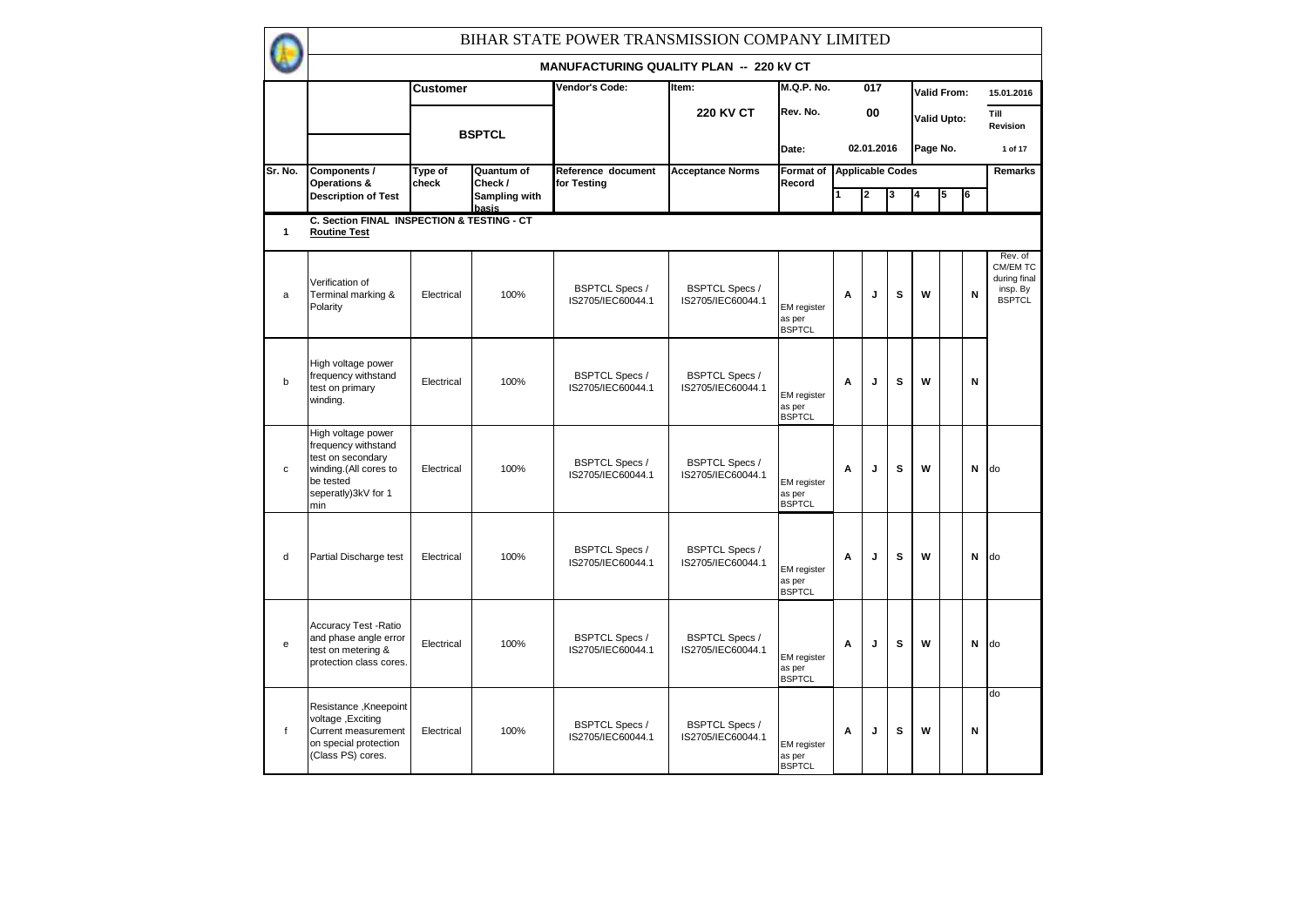|              | BIHAR STATE POWER TRANSMISSION COMPANY LIMITED                                                                  |                  |                        |                                                |                                            |                                        |   |            |                         |          |                    |    |                                                                  |
|--------------|-----------------------------------------------------------------------------------------------------------------|------------------|------------------------|------------------------------------------------|--------------------------------------------|----------------------------------------|---|------------|-------------------------|----------|--------------------|----|------------------------------------------------------------------|
|              |                                                                                                                 |                  |                        | <b>MANUFACTURING QUALITY PLAN -- 220 KV CT</b> |                                            |                                        |   |            |                         |          |                    |    |                                                                  |
|              |                                                                                                                 | <b>Customer</b>  |                        | Vendor's Code:                                 | Item:                                      | <b>M.Q.P. No.</b>                      |   | 017        |                         |          | <b>Valid From:</b> |    | 15.01.2016                                                       |
|              |                                                                                                                 |                  | <b>BSPTCL</b>          |                                                | <b>220 KV CT</b>                           | Rev. No.                               |   | 00         |                         |          | <b>Valid Upto:</b> |    | Till<br>Revision                                                 |
|              |                                                                                                                 |                  |                        |                                                |                                            | Date:                                  |   | 02.01.2016 |                         | Page No. |                    |    | 1 of 17                                                          |
| Sr. No.      | Components /<br>Operations &                                                                                    | Type of<br>check | Quantum of<br>Check /  | Reference document<br>for Testing              | <b>Acceptance Norms</b>                    | Format of<br>Record                    |   |            | <b>Applicable Codes</b> |          |                    |    | <b>Remarks</b>                                                   |
|              | <b>Description of Test</b>                                                                                      |                  | Sampling with<br>basis |                                                |                                            |                                        |   | 2          | 3                       |          | 5                  | l6 |                                                                  |
| 1            | C. Section FINAL INSPECTION & TESTING - CT<br><b>Routine Test</b>                                               |                  |                        |                                                |                                            |                                        |   |            |                         |          |                    |    |                                                                  |
| $\mathbf{q}$ | Turns ratio<br>measurement (Ratio<br>error at no load )for<br>special purpose<br>protection (Class<br>PS)cores. | Electrical       | 100%                   | <b>BSPTCL Specs /</b><br>IS2705/IEC60044.1     | <b>BSPTCL Specs /</b><br>IS2705/IEC60044.1 | EM register<br>as per<br><b>BSPTCL</b> | A | J          | s                       | W        |                    | N  | Rev. of<br>CM/EM TC<br>during final<br>insp. By<br><b>BSPTCL</b> |
| h            | Interturn over voltage<br>test (all cores will be<br>tested seperatly)                                          | Electrical       | 100%                   | <b>BSPTCL Specs /</b><br>IS2705/IEC60044.1     | <b>BSPTCL Specs /</b><br>IS2705/IEC60044.1 | EM register<br>as per<br><b>BSPTCL</b> | A | J          | s                       | W        |                    | N  | do                                                               |
| j            | Determination of<br>composite error                                                                             | Electrical       | 100%                   | <b>BSPTCL Specs /</b><br>IS2705/IEC60044.1     | <b>BSPTCL Specs /</b><br>IS2705/IEC60044.1 | EM register<br>as per<br><b>BSPTCL</b> | A | J          | s                       | W        |                    | N  | do                                                               |
| ji           | Measurement of<br>capacitance & tan<br>delta at 10kV &<br>Um/root3<br>kV.(applicable for 66<br>kv & above)      | Electrical       | 100%                   | <b>BSPTCL Specs /</b><br>IS2705/IEC60044.1     | <b>BSPTCL Specs /</b><br>IS2705/IEC60044.1 | EM register<br>as per<br><b>BSPTCL</b> | A | J          | s                       | W        |                    | N  | do                                                               |
| $\mathsf k$  | I.R. Measurement<br>Between primary &<br>secondary (Earth)                                                      | Electrical       | 100%                   | <b>BSPTCL Specs /</b><br>IS2705/IEC60044.1     | Min 7000 M Ohms.                           | Test<br>Report                         | A | J          | s                       | W        |                    | N  | do                                                               |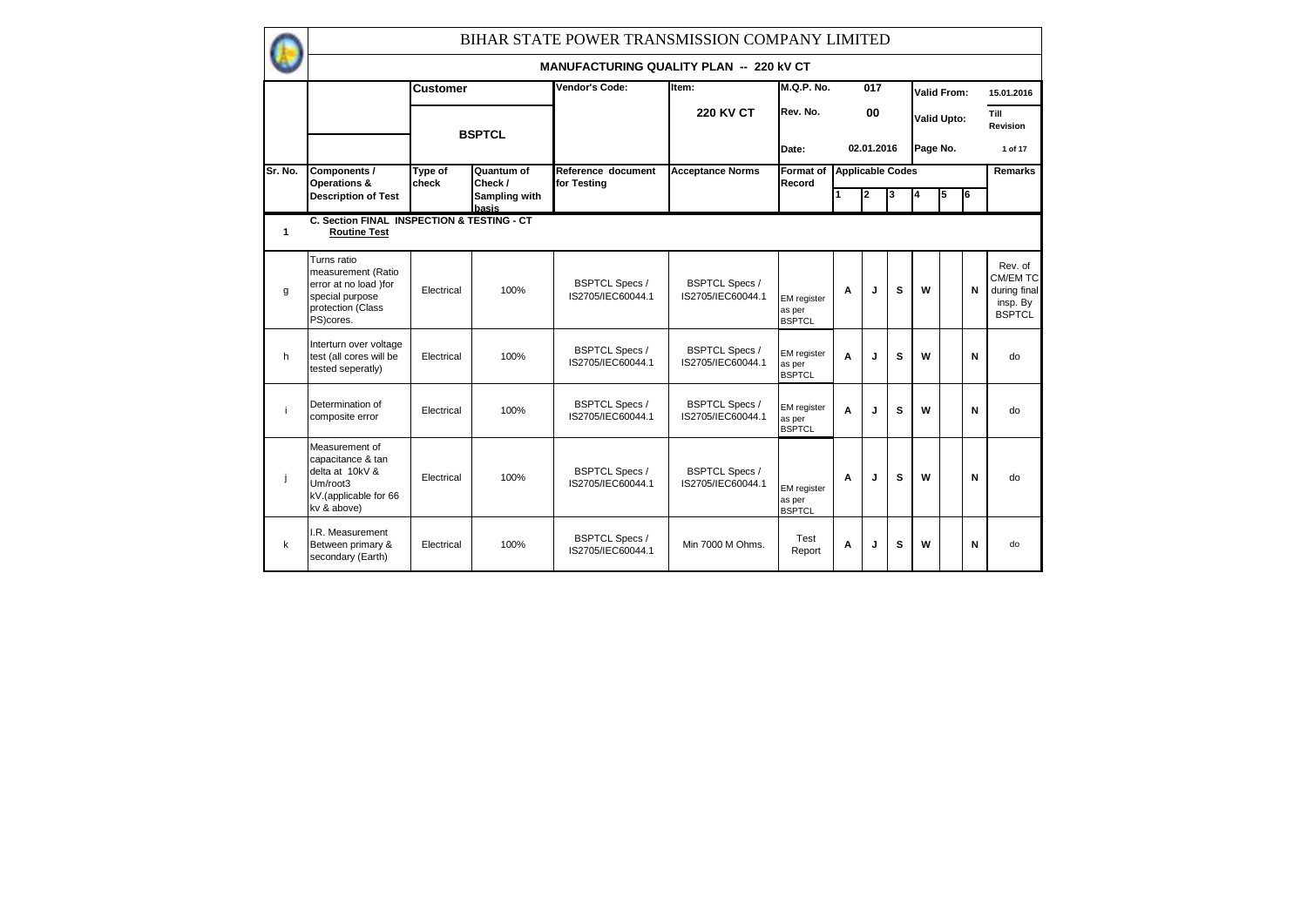|                | BIHAR STATE POWER TRANSMISSION COMPANY LIMITED                           |                  |                        |                                                |                                            |                                               |     |            |                         |          |                    |   |                  |
|----------------|--------------------------------------------------------------------------|------------------|------------------------|------------------------------------------------|--------------------------------------------|-----------------------------------------------|-----|------------|-------------------------|----------|--------------------|---|------------------|
|                |                                                                          |                  |                        | <b>MANUFACTURING QUALITY PLAN -- 220 KV CT</b> |                                            |                                               |     |            |                         |          |                    |   |                  |
|                |                                                                          | <b>Customer</b>  |                        | Vendor's Code:                                 | Item:                                      | <b>M.Q.P. No.</b>                             |     | 017        |                         |          | Valid From:        |   | 15.01.2016       |
|                |                                                                          |                  |                        |                                                | <b>220 KV CT</b>                           | Rev. No.                                      |     | 00         |                         |          | <b>Valid Upto:</b> |   | Till<br>Revision |
|                |                                                                          |                  | <b>BSPTCL</b>          |                                                |                                            | Date:                                         |     | 02.01.2016 |                         | Page No. |                    |   | 1 of 17          |
| Sr. No.        | Components /<br>Operations &                                             | Type of<br>check | Quantum of<br>Check/   | Reference document<br>for Testing              | <b>Acceptance Norms</b>                    | Format of<br>Record                           |     |            | <b>Applicable Codes</b> |          |                    |   | Remarks          |
|                | <b>Description of Test</b>                                               |                  | Sampling with<br>basis |                                                |                                            |                                               |     | 2          | 3                       | 4        | 5                  | 6 |                  |
| $\overline{2}$ | <b>Acceptance Test</b>                                                   |                  |                        |                                                |                                            |                                               |     |            |                         |          |                    |   |                  |
| a              | Verification of<br>Terminal marking &<br>Polarity                        | Electrical       | 100% For 1st Lot       | <b>BSPTCL Specs /</b><br>IS2705/IEC60044.1     | <b>BSPTCL Specs /</b><br>IS2705/IEC60044.1 | <b>EM</b> register<br>as per<br><b>BSPTCL</b> | A   | J          | U                       | Y        |                    | Y | C.I.P            |
| b              | High voltage power<br>frequency withstand<br>test on primary<br>winding. | Electrical       | 100% For 1st Lot       | <b>BSPTCL Specs /</b><br>IS2705/IEC60044.1     | <b>BSPTCL Specs /</b><br>IS2705/IEC60044.1 | <b>EM</b> register<br>as per<br><b>BSPTCL</b> | Α   | J          | U                       | Y        |                    | Y | C.I.P            |
| $\mathbf{c}$   | <b>Transformer Oil from</b><br>CT After HV Test                          |                  |                        |                                                |                                            |                                               |     |            |                         |          |                    |   |                  |
| j.             | BDV Test (Min.)                                                          | Electrical       | 01sample /lot          | 60 kv                                          | 60 kv                                      | <b>EM</b> register<br>as per<br><b>BSPTCL</b> | Α   | J          | U                       | Y        |                    | Y | C.I.P            |
| ii             | Tan Delta at 90 <sup>°</sup> C<br>Max. (Applicable for<br>66 kv & Above) | Electrical       | 01sample /lot          | $0.002$ max.                                   | $0.002$ max.                               | EM register<br>as per<br><b>BSPTCL</b>        | Α   | J          | U                       | Y        |                    | Y | C.I.P            |
| iii            | Moisture Content (<br>Max. ) applicable for<br>132 kv & Above            | Electrical       | 01sample /lot          | IS 1866 / BSPTCL<br>spec./10 ppm               | IS 1866 / BSPTCL<br>spec./10 ppm           | <b>EM</b> register<br>as per<br><b>BSPTCL</b> | A/D | J/L        | v                       | Y        |                    | Y | C.I.P            |
| iv             | Specific resistivity<br>@90°C (Min.)<br>applicable for 132 kv<br>& Above | Electrical       | 01sample /lot          | $1x10^{12}$ Ohm CM                             | $1x10^{12}$ Ohm CM                         | <b>EM</b> register<br>as per<br><b>BSPTCL</b> | A/D | J/L        | $\mathbf v$             | Y        |                    | Y | C.I.P            |
| $\mathsf{v}$   | Interfacial Tension(<br>Min.) applicable for<br>132 kv & Above           | Electrical       | 01sample /lot          | $0.03$ N/m                                     | $0.03$ N/m                                 | <b>EM</b> register<br>as per<br><b>BSPTCL</b> | A/D | J/L        | v                       | Υ        |                    | Y | C.I.P            |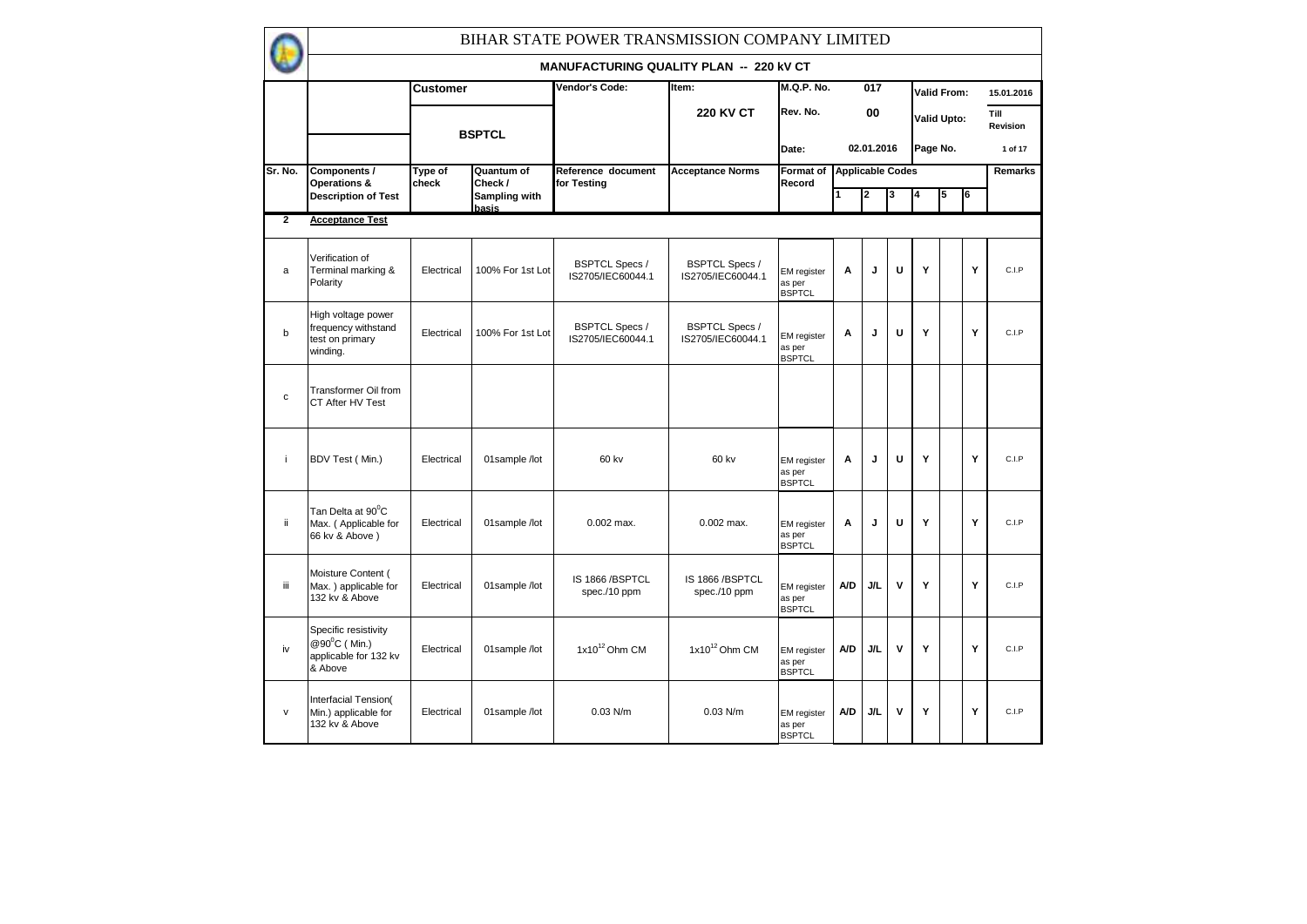|              |                                                                                                                                    |                  |                        | BIHAR STATE POWER TRANSMISSION COMPANY LIMITED |                                            |                                               |                         |            |   |          |                    |    |                  |
|--------------|------------------------------------------------------------------------------------------------------------------------------------|------------------|------------------------|------------------------------------------------|--------------------------------------------|-----------------------------------------------|-------------------------|------------|---|----------|--------------------|----|------------------|
|              |                                                                                                                                    |                  |                        | <b>MANUFACTURING QUALITY PLAN -- 220 KV CT</b> |                                            |                                               |                         |            |   |          |                    |    |                  |
|              |                                                                                                                                    | <b>Customer</b>  |                        | Vendor's Code:                                 | Item:                                      | <b>M.Q.P. No.</b>                             |                         | 017        |   |          | Valid From:        |    | 15.01.2016       |
|              |                                                                                                                                    |                  | <b>BSPTCL</b>          |                                                | <b>220 KV CT</b>                           | Rev. No.                                      |                         | 00         |   |          | <b>Valid Upto:</b> |    | Till<br>Revision |
|              |                                                                                                                                    |                  |                        |                                                |                                            | Date:                                         |                         | 02.01.2016 |   | Page No. |                    |    | 1 of 17          |
| Sr. No.      | Components /<br>Operations &                                                                                                       | Type of<br>check | Quantum of<br>Check/   | Reference document<br>for Testing              | <b>Acceptance Norms</b>                    | <b>Format of</b><br>Record                    | <b>Applicable Codes</b> |            |   |          |                    |    | Remarks          |
|              | <b>Description of Test</b>                                                                                                         |                  | Sampling with<br>basis |                                                |                                            |                                               | 1                       | 2          | 3 |          | 5                  | I6 |                  |
| $\mathbf{2}$ | <b>Acceptance Test</b>                                                                                                             |                  |                        |                                                |                                            |                                               |                         |            |   |          |                    |    |                  |
| d            | High voltage power<br>frequency withstand<br>test on secondary<br>winding.(All cores to<br>be tested<br>seperatly)3kV for 1<br>min | Electrical       | 100% For 1st Lot       | <b>BSPTCL Specs /</b><br>IS2705/IEC60044.1     | <b>BSPTCL Specs /</b><br>IS2705/IEC60044.1 | <b>EM</b> register<br>as per<br><b>BSPTCL</b> | A                       | J          | U | Y        |                    | Y  | C.I.P            |
| e            | Partial Discharge test                                                                                                             | Electrical       | 100% For 1st Lot       | <b>BSPTCL Specs /</b><br>IS2705/IEC60044.1     | <b>BSPTCL Specs /</b><br>IS2705/IEC60044.1 | <b>EM</b> register<br>as per<br><b>BSPTCL</b> | A                       | J          | U | Y        |                    | Y  | C.I.P            |
| $\mathsf{f}$ | Accuracy Test - Ratio<br>and phase angle error<br>test on metering &<br>protection class cores.                                    | Electrical       | 100% For 1st Lot       | <b>BSPTCL Specs /</b><br>IS2705/IEC60044.1     | <b>BSPTCL Specs /</b><br>IS2705/IEC60044.1 | <b>EM</b> register<br>as per<br><b>BSPTCL</b> | A                       | J          | U | Y        |                    | Y  | C.I.P            |
| g            | Resistance, Kneepoint<br>voltage, Exciting<br>Current measurement<br>on special protection<br>(Class PS) cores.                    | Electrical       | 100% For 1st Lot       | <b>BSPTCL Specs /</b><br>IS2705/IEC60044.1     | <b>BSPTCL Specs /</b><br>IS2705/IEC60044.1 | <b>EM</b> register<br>as per<br><b>BSPTCL</b> | Α                       | J          | U | Y        |                    | Y  | C.I.P            |
| h            | Turns ratio<br>measurement (Ratio<br>error at no load )for<br>special purpose<br>protection (Class<br>PS)cores.                    | Electrical       | 100% For 1st Lot       | <b>BSPTCL Specs /</b><br>IS2705/IEC60044.1     | <b>BSPTCL Specs /</b><br>IS2705/IEC60044.1 | EM register<br>as per<br><b>BSPTCL</b>        | A                       | J          | U | Y        |                    | Y  | C.I.P            |
| j.           | Interturn over voltage<br>test (all cores will be<br>tested seperatly)                                                             | Electrical       | 100% For 1st Lot       | <b>BSPTCL Specs /</b><br>IS2705/IEC60044.1     | <b>BSPTCL Specs /</b><br>IS2705/IEC60044.1 | EM register<br>as per<br><b>BSPTCL</b>        | A                       | J          | U | Y        |                    | Y  | C.I.P            |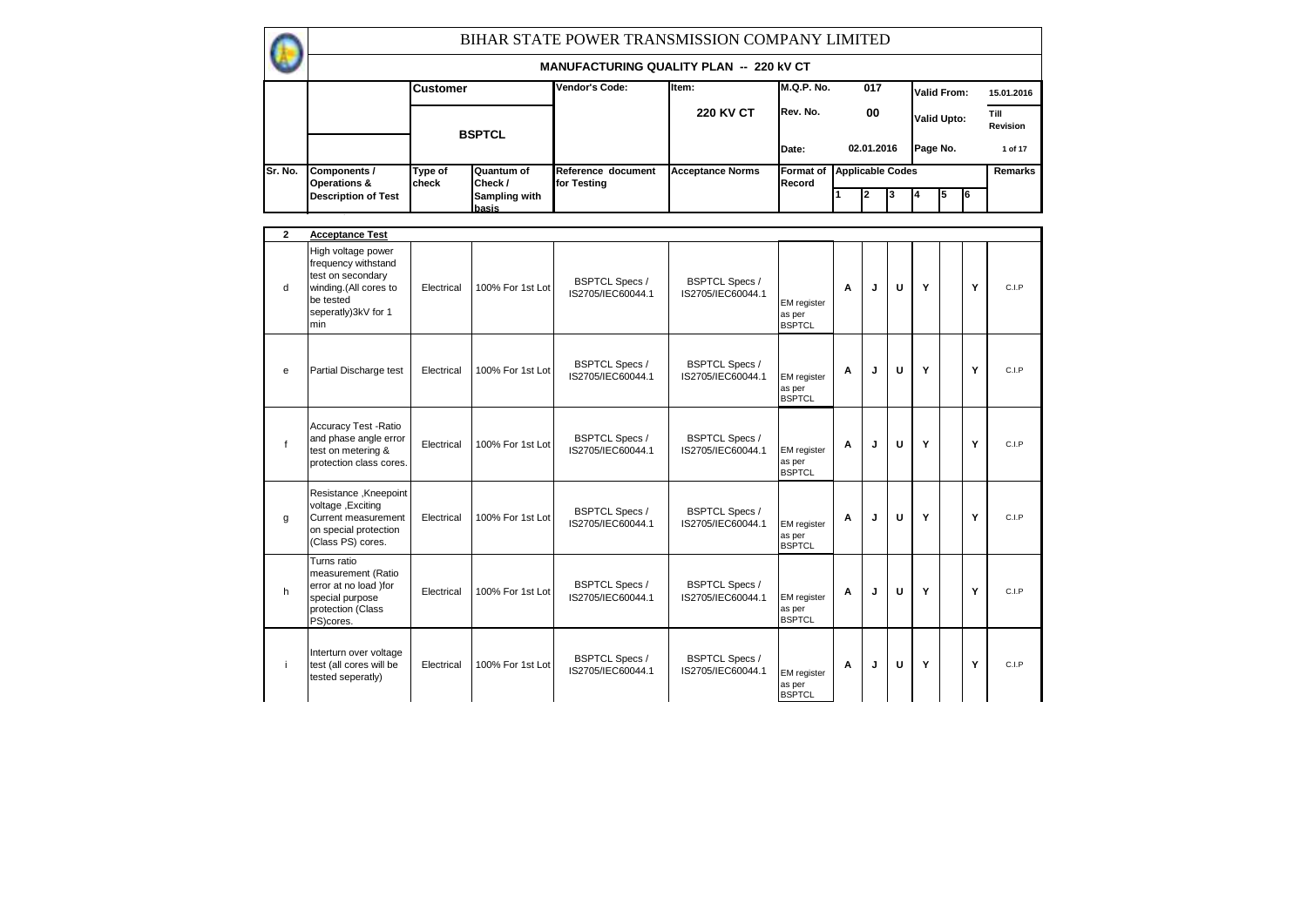|                | BIHAR STATE POWER TRANSMISSION COMPANY LIMITED                                                                                               |                  |                               |                                                |                                            |                                               |                         |            |   |          |                    |    |                  |
|----------------|----------------------------------------------------------------------------------------------------------------------------------------------|------------------|-------------------------------|------------------------------------------------|--------------------------------------------|-----------------------------------------------|-------------------------|------------|---|----------|--------------------|----|------------------|
|                |                                                                                                                                              |                  |                               | <b>MANUFACTURING QUALITY PLAN -- 220 KV CT</b> |                                            |                                               |                         |            |   |          |                    |    |                  |
|                |                                                                                                                                              | <b>Customer</b>  |                               | Vendor's Code:                                 | Item:                                      | <b>M.Q.P. No.</b>                             |                         | 017        |   |          | <b>Valid From:</b> |    | 15.01.2016       |
|                |                                                                                                                                              |                  | <b>BSPTCL</b>                 |                                                | <b>220 KV CT</b>                           | Rev. No.                                      |                         | 00         |   |          | <b>Valid Upto:</b> |    | Till<br>Revision |
|                |                                                                                                                                              |                  |                               |                                                |                                            | Date:                                         |                         | 02.01.2016 |   | Page No. |                    |    | 1 of 17          |
| Sr. No.        | Components /<br>Operations &                                                                                                                 | Type of<br>check | Quantum of<br>Check /         | Reference document<br>for Testing              | <b>Acceptance Norms</b>                    | <b>Format of</b><br>Record                    | <b>Applicable Codes</b> |            |   |          |                    |    | Remarks          |
|                | <b>Description of Test</b>                                                                                                                   |                  | <b>Sampling with</b><br>basis |                                                |                                            |                                               |                         | 2          | 3 | 14       | 5                  | l6 |                  |
|                |                                                                                                                                              |                  |                               |                                                |                                            |                                               |                         |            |   |          |                    |    |                  |
| $\overline{2}$ | <b>Acceptance Test</b>                                                                                                                       |                  |                               |                                                |                                            |                                               |                         |            |   |          |                    |    |                  |
|                | Determination of<br>composite error                                                                                                          | Electrical       | 100% For 1st Lot              | <b>BSPTCL Specs /</b><br>IS2705/IEC60044.1     | <b>BSPTCL Specs /</b><br>IS2705/IEC60044.1 | <b>EM</b> register<br>as per<br><b>BSPTCL</b> | A                       | J          | U | Y        |                    | Y  | C.I.P            |
| k              | Measurement of<br>capacitance & tan<br>delta at 0.3,0.7,1.0<br>&1.1 Um/root3<br>kV.before & after HV<br>Test applicable for 66<br>kv & above | Electrical       | 100% For 1st Lot              | <b>BSPTCL Specs /</b><br>IS2705/IEC60044.1     | <b>BSPTCL Specs /</b><br>IS2705/IEC60044.1 | <b>EM</b> register<br>as per<br><b>BSPTCL</b> | A                       | J          | U | Y        |                    | Y  | C.I.P            |
| $\overline{1}$ | <b>Instrument Security</b><br><b>Factor Test</b>                                                                                             | Electrical       | 100% For 1st Lot              | <b>BSPTCL Specs /</b><br>IS2705/IEC60044.1     | <b>BSPTCL Specs /</b><br>IS2705/IEC60044.1 | <b>EM</b> register<br>as per<br><b>BSPTCL</b> | A                       | J          | U | Y        |                    | Y  | C.I.P            |
| m              | IR measurement<br>between Primary &<br>Secondary (Earth)                                                                                     | Electrical       | 100% For 1st Lot              | <b>BSPTCL Specs.</b>                           | <b>BSPTCL Specs.</b>                       | Test<br>Report                                | A                       | J          | U | Y        |                    | Y  | C.I.P            |
| $\mathsf{n}$   | Painting Shade &<br><b>Thickness Check</b>                                                                                                   | Measure          | 100% For 1st Lot              | <b>BSPTCL Specs./85</b><br>Micron Min.         | <b>BSPTCL Specs./85</b><br>Micron Min.     | Test<br>Report                                | A                       | J          | U | Y        |                    | Y  | C.I.P            |